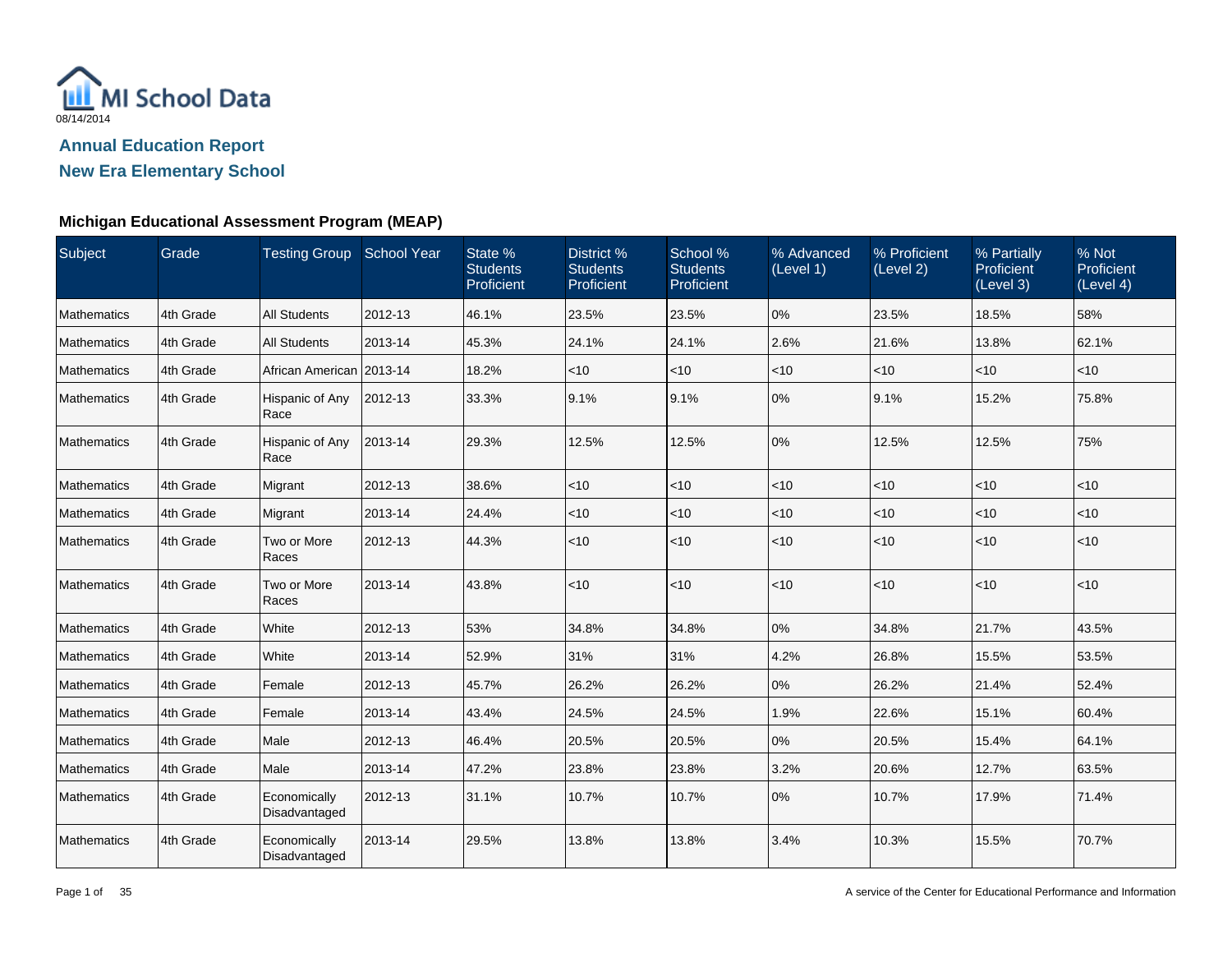

**New Era Elementary School**

| Subject            | Grade     | Testing Group School Year                   |         | State %<br><b>Students</b><br>Proficient | District %<br><b>Students</b><br>Proficient | School %<br><b>Students</b><br>Proficient | % Advanced<br>(Level 1) | % Proficient<br>(Level 2) | % Partially<br>Proficient<br>(Level 3) | % Not<br>Proficient<br>(Level 4) |
|--------------------|-----------|---------------------------------------------|---------|------------------------------------------|---------------------------------------------|-------------------------------------------|-------------------------|---------------------------|----------------------------------------|----------------------------------|
| <b>Mathematics</b> | 4th Grade | English<br>Language<br>Learners             | 2012-13 | 24.4%                                    | 6.9%                                        | 6.9%                                      | 0%                      | 6.9%                      | 13.8%                                  | 79.3%                            |
| Mathematics        | 4th Grade | English<br>Language<br>Learners             | 2013-14 | 23.1%                                    | 0%                                          | 0%                                        | 0%                      | 0%                        | 17.2%                                  | 82.8%                            |
| Mathematics        | 4th Grade | <b>Students With</b><br><b>Disabilities</b> | 2012-13 | 23%                                      | 0%                                          | 0%                                        | 0%                      | 0%                        | 0%                                     | 100%                             |
| <b>Mathematics</b> | 4th Grade | <b>Students With</b><br><b>Disabilities</b> | 2013-14 | 23.2%                                    | $<$ 10                                      | $<$ 10                                    | < 10                    | $<$ 10                    | < 10                                   | $ $ < 10                         |
| <b>Mathematics</b> | 5th Grade | <b>All Students</b>                         | 2012-13 | 45.7%                                    | 19.1%                                       | 19.1%                                     | 0%                      | 19.1%                     | 21.3%                                  | 59.6%                            |
| <b>Mathematics</b> | 5th Grade | <b>All Students</b>                         | 2013-14 | 45.2%                                    | 28.6%                                       | 28.6%                                     | 2.4%                    | 26.2%                     | 10.7%                                  | 60.7%                            |
| <b>Mathematics</b> | 5th Grade | African American 2012-13                    |         | 20.5%                                    | $<$ 10                                      | $<$ 10                                    | $<$ 10                  | $<$ 10                    | $<$ 10                                 | $ $ < 10                         |
| <b>Mathematics</b> | 5th Grade | Asian                                       | 2012-13 | 74.7%                                    | <10                                         | $<$ 10                                    | $<$ 10                  | $<$ 10                    | $<$ 10                                 | $ $ < 10                         |
| <b>Mathematics</b> | 5th Grade | Hispanic of Any<br>Race                     | 2012-13 | 31.7%                                    | 10%                                         | 10%                                       | 0%                      | 10%                       | 25%                                    | 65%                              |
| Mathematics        | 5th Grade | Hispanic of Any<br>Race                     | 2013-14 | 32.3%                                    | 22.2%                                       | 22.2%                                     | 0%                      | 22.2%                     | 8.3%                                   | 69.4%                            |
| <b>Mathematics</b> | 5th Grade | Migrant                                     | 2012-13 | 32%                                      | $<$ 10                                      | $<$ 10                                    | $<$ 10                  | $<$ 10                    | $<$ 10                                 | $ $ < 10                         |
| <b>Mathematics</b> | 5th Grade | Migrant                                     | 2013-14 | 40.7%                                    | $<$ 10                                      | $<$ 10                                    | $<$ 10                  | <10                       | $<$ 10                                 | $ $ < 10                         |
| <b>Mathematics</b> | 5th Grade | Two or More<br>Races                        | 2012-13 | 42.7%                                    | $<$ 10                                      | <10                                       | < 10                    | <10                       | < 10                                   | $ $ < 10                         |
| <b>Mathematics</b> | 5th Grade | Two or More<br>Races                        | 2013-14 | 43.2%                                    | < 10                                        | $<$ 10                                    | < 10                    | < 10                      | < 10                                   | $ $ < 10                         |
| Mathematics        | 5th Grade | White                                       | 2012-13 | 52.4%                                    | 26%                                         | 26%                                       | 0%                      | 26%                       | 20%                                    | 54%                              |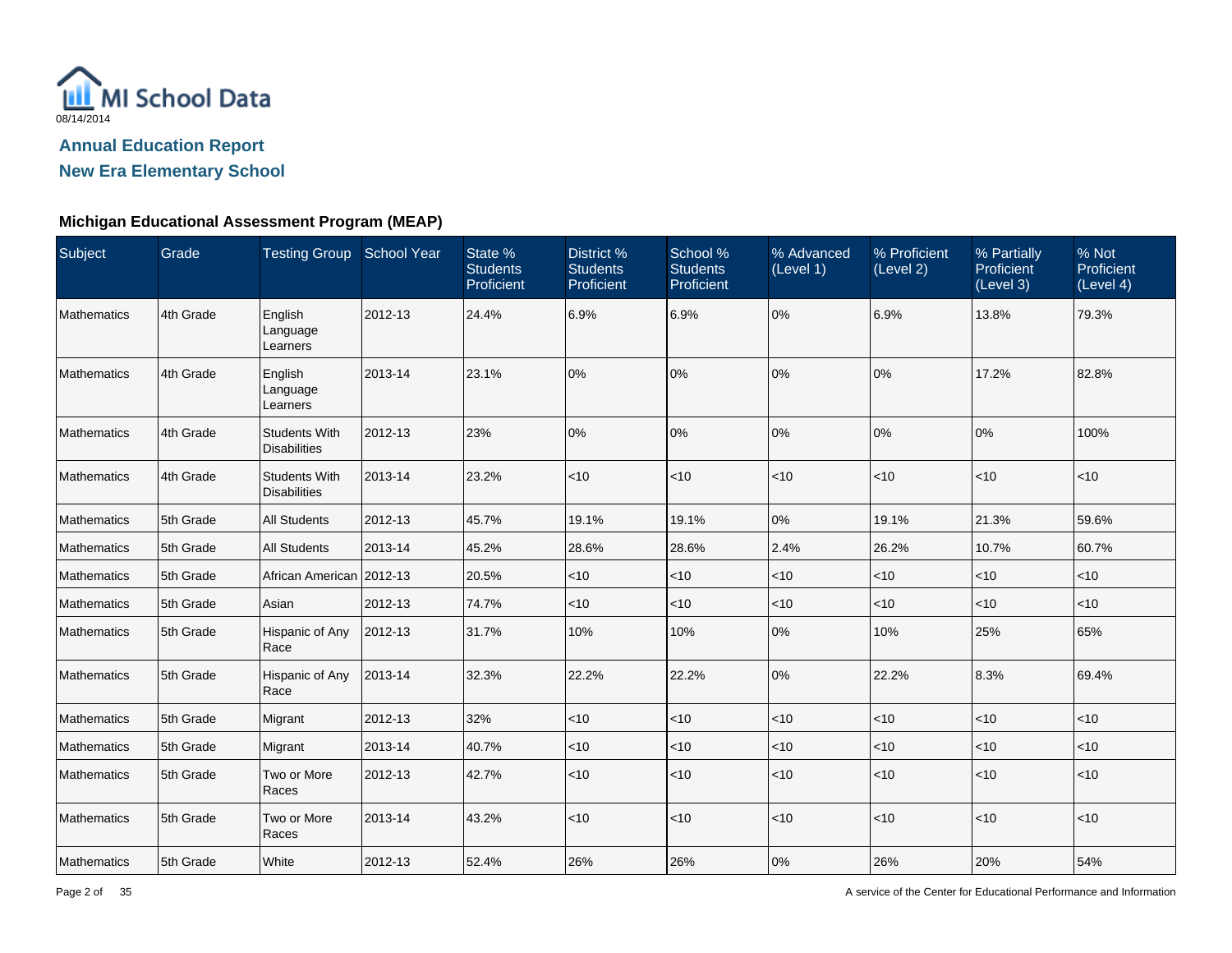

**New Era Elementary School**

| Subject            | Grade     | Testing Group School Year                   |         | State %<br><b>Students</b><br>Proficient | District %<br><b>Students</b><br>Proficient | School %<br><b>Students</b><br>Proficient | % Advanced<br>(Level 1) | % Proficient<br>(Level 2) | % Partially<br>Proficient<br>(Level 3) | % Not<br>Proficient<br>(Level 4) |
|--------------------|-----------|---------------------------------------------|---------|------------------------------------------|---------------------------------------------|-------------------------------------------|-------------------------|---------------------------|----------------------------------------|----------------------------------|
| Mathematics        | 5th Grade | White                                       | 2013-14 | 51.7%                                    | 34.8%                                       | 34.8%                                     | 4.3%                    | 30.4%                     | 13%                                    | 52.2%                            |
| Mathematics        | 5th Grade | Female                                      | 2012-13 | 43.9%                                    | 11.1%                                       | 11.1%                                     | 0%                      | 11.1%                     | 20%                                    | 68.9%                            |
| Mathematics        | 5th Grade | Female                                      | 2013-14 | 44.7%                                    | 29.5%                                       | 29.5%                                     | 2.3%                    | 27.3%                     | 4.5%                                   | 65.9%                            |
| <b>Mathematics</b> | 5th Grade | Male                                        | 2012-13 | 47.5%                                    | 26.5%                                       | 26.5%                                     | 0%                      | 26.5%                     | 22.4%                                  | 51%                              |
| Mathematics        | 5th Grade | Male                                        | 2013-14 | 45.7%                                    | 27.5%                                       | 27.5%                                     | 2.5%                    | 25%                       | 17.5%                                  | 55%                              |
| Mathematics        | 5th Grade | Economically<br>Disadvantaged               | 2012-13 | 30.3%                                    | 10.6%                                       | 10.6%                                     | 0%                      | 10.6%                     | 21.2%                                  | 68.2%                            |
| Mathematics        | 5th Grade | Economically<br>Disadvantaged               | 2013-14 | 29.5%                                    | 24.4%                                       | 24.4%                                     | 0%                      | 24.4%                     | 11.1%                                  | 64.4%                            |
| Mathematics        | 5th Grade | English<br>Language<br>Learners             | 2012-13 | 22.9%                                    | 3.8%                                        | 3.8%                                      | 0%                      | 3.8%                      | 19.2%                                  | 76.9%                            |
| Mathematics        | 5th Grade | English<br>Language<br>Learners             | 2013-14 | 23.1%                                    | 16.1%                                       | 16.1%                                     | 0%                      | 16.1%                     | 9.7%                                   | 74.2%                            |
| Mathematics        | 5th Grade | <b>Students With</b><br><b>Disabilities</b> | 2012-13 | 19.9%                                    | <10                                         | < 10                                      | <10                     | < 10                      | $<$ 10                                 | $ $ < 10                         |
| Mathematics        | 5th Grade | <b>Students With</b><br><b>Disabilities</b> | 2013-14 | 20%                                      | 10%                                         | 10%                                       | 0%                      | 10%                       | 10%                                    | 80%                              |
| Reading            | 4th Grade | <b>All Students</b>                         | 2012-13 | 68.1%                                    | 55.1%                                       | 55.1%                                     | 5.1%                    | 50%                       | 34.6%                                  | 10.3%                            |
| Reading            | 4th Grade | <b>All Students</b>                         | 2013-14 | 70%                                      | 53.1%                                       | 53.1%                                     | 6.2%                    | 46.9%                     | 31%                                    | 15.9%                            |
| Reading            | 4th Grade | African American   2013-14                  |         | 47.6%                                    | $ $ < 10                                    | < 10                                      | $<$ 10                  | $<$ 10                    | $<$ 10                                 | $<$ 10                           |
| Reading            | 4th Grade | Hispanic of Any<br>Race                     | 2012-13 | 57.5%                                    | 38.2%                                       | 38.2%                                     | 2.9%                    | 35.3%                     | 50%                                    | 11.8%                            |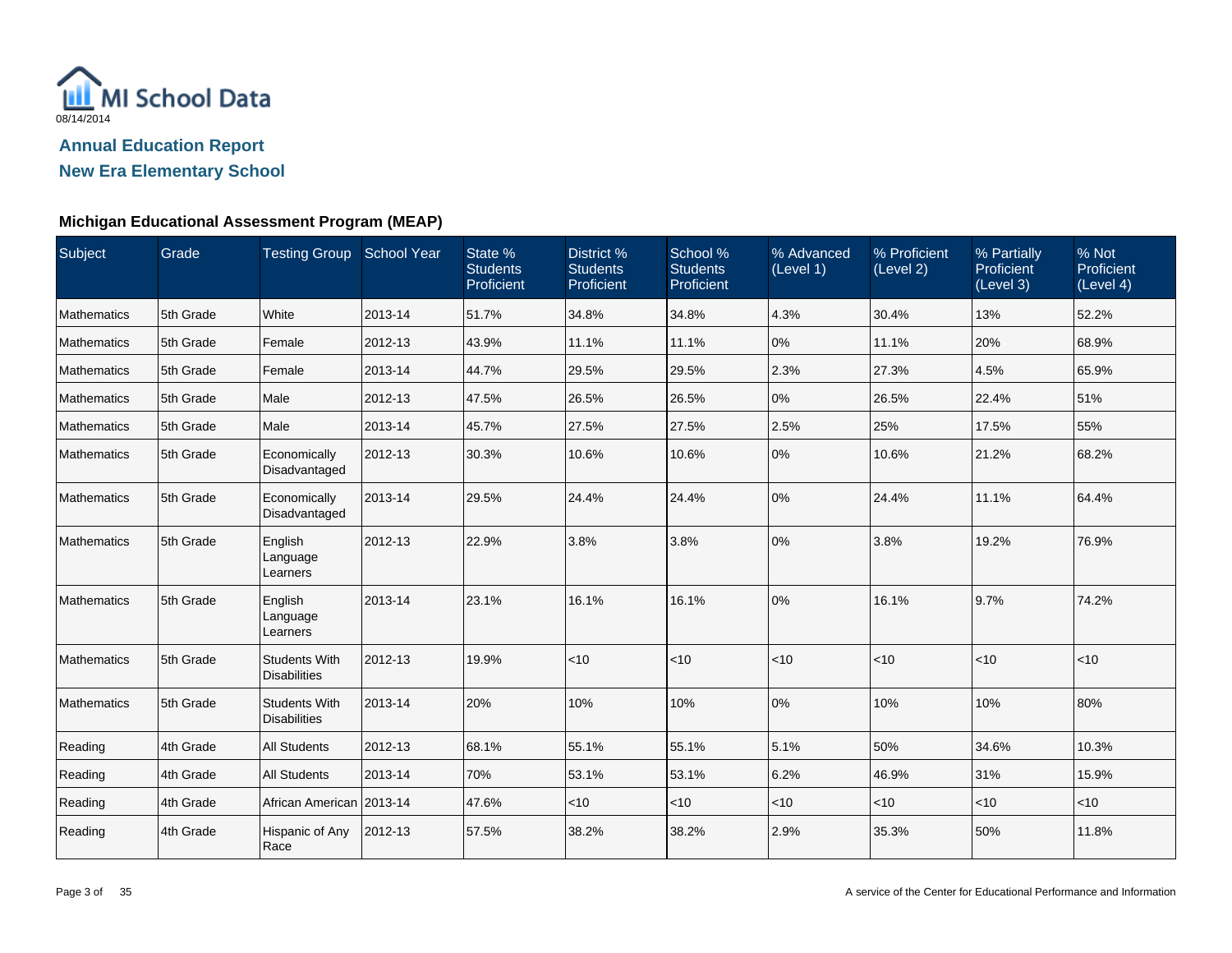

**New Era Elementary School**

| Subject | Grade     | Testing Group School Year       |         | State %<br><b>Students</b><br>Proficient | District %<br><b>Students</b><br>Proficient | School %<br><b>Students</b><br>Proficient | % Advanced<br>(Level 1) | % Proficient<br>(Level 2) | % Partially<br>Proficient<br>(Level 3) | % Not<br>Proficient<br>(Level 4) |
|---------|-----------|---------------------------------|---------|------------------------------------------|---------------------------------------------|-------------------------------------------|-------------------------|---------------------------|----------------------------------------|----------------------------------|
| Reading | 4th Grade | Hispanic of Any<br>Race         | 2013-14 | 57.8%                                    | 36.8%                                       | 36.8%                                     | 0%                      | 36.8%                     | 26.3%                                  | 36.8%                            |
| Reading | 4th Grade | Migrant                         | 2012-13 | 57.4%                                    | $<$ 10                                      | $<$ 10                                    | $<$ 10                  | $<$ 10                    | $ $ < 10                               | $ $ < 10                         |
| Reading | 4th Grade | Migrant                         | 2013-14 | 46.2%                                    | $<$ 10                                      | $<$ 10                                    | $<$ 10                  | <10                       | $<$ 10                                 | $ $ < 10                         |
| Reading | 4th Grade | Two or More<br>Races            | 2012-13 | 68.7%                                    | < 10                                        | $<$ 10                                    | $<$ 10                  | <10                       | $ $ < 10                               | $ $ < 10                         |
| Reading | 4th Grade | Two or More<br>Races            | 2013-14 | 71.2%                                    | < 10                                        | < 10                                      | $ $ < 10                | < 10                      | < 10                                   | $ $ < 10                         |
| Reading | 4th Grade | White                           | 2012-13 | 75.1%                                    | 69%                                         | 69%                                       | 7.1%                    | 61.9%                     | 23.8%                                  | 7.1%                             |
| Reading | 4th Grade | White                           | 2013-14 | 76.5%                                    | 61.4%                                       | 61.4%                                     | 10%                     | 51.4%                     | 32.9%                                  | 5.7%                             |
| Reading | 4th Grade | Female                          | 2012-13 | 71.1%                                    | 56.1%                                       | 56.1%                                     | 7.3%                    | 48.8%                     | 39%                                    | 4.9%                             |
| Reading | 4th Grade | Female                          | 2013-14 | 73%                                      | 58.8%                                       | 58.8%                                     | 7.8%                    | 51%                       | 21.6%                                  | 19.6%                            |
| Reading | 4th Grade | Male                            | 2012-13 | 65.1%                                    | 54.1%                                       | 54.1%                                     | 2.7%                    | 51.4%                     | 29.7%                                  | 16.2%                            |
| Reading | 4th Grade | Male                            | 2013-14 | 67%                                      | 48.4%                                       | 48.4%                                     | 4.8%                    | 43.5%                     | 38.7%                                  | 12.9%                            |
| Reading | 4th Grade | Economically<br>Disadvantaged   | 2012-13 | 55.1%                                    | 40.7%                                       | 40.7%                                     | 0%                      | 40.7%                     | 48.1%                                  | 11.1%                            |
| Reading | 4th Grade | Economically<br>Disadvantaged   | 2013-14 | 57.3%                                    | 39.3%                                       | 39.3%                                     | 5.4%                    | 33.9%                     | 32.1%                                  | 28.6%                            |
| Reading | 4th Grade | English<br>Language<br>Learners | 2012-13 | 39.1%                                    | 33.3%                                       | 33.3%                                     | 0%                      | 33.3%                     | 53.3%                                  | 13.3%                            |
| Reading | 4th Grade | English<br>Language<br>Learners | 2013-14 | 42.9%                                    | 25%                                         | 25%                                       | 0%                      | 25%                       | 28.6%                                  | 46.4%                            |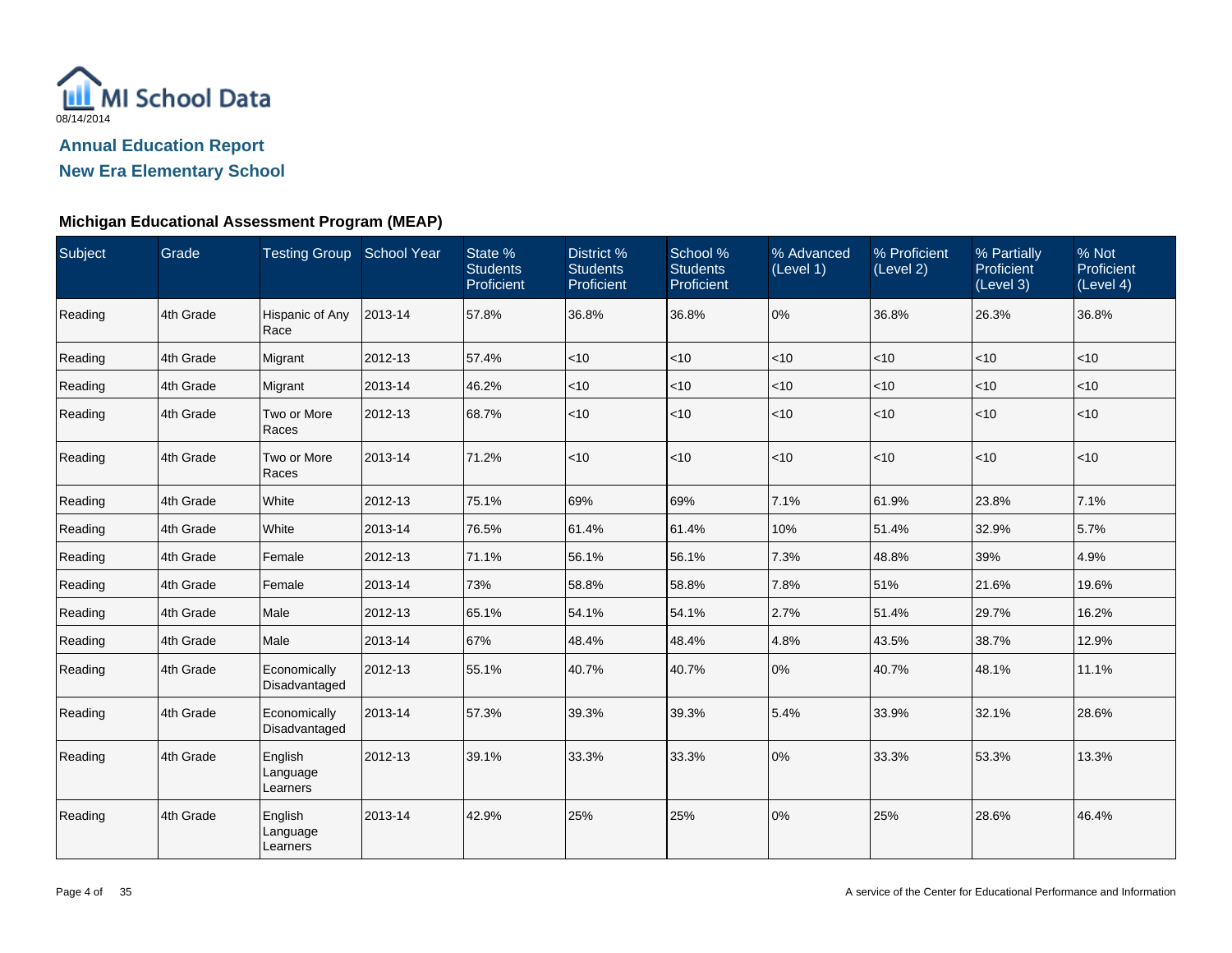

**New Era Elementary School**

| Subject                    | Grade     | Testing Group School Year                   |         | State %<br><b>Students</b><br>Proficient | District %<br><b>Students</b><br>Proficient | School %<br><b>Students</b><br>Proficient | % Advanced<br>(Level 1) | % Proficient<br>(Level 2) | % Partially<br><b>Proficient</b><br>(Level 3) | % Not<br>Proficient<br>(Level 4)                                                                     |
|----------------------------|-----------|---------------------------------------------|---------|------------------------------------------|---------------------------------------------|-------------------------------------------|-------------------------|---------------------------|-----------------------------------------------|------------------------------------------------------------------------------------------------------|
| Reading                    | 4th Grade | <b>Students With</b><br><b>Disabilities</b> | 2012-13 | 38.3%                                    | < 10                                        | $<$ 10                                    | $ $ < 10                | < 10                      | $<$ 10                                        | < 10                                                                                                 |
| Reading                    | 4th Grade | <b>Students With</b><br><b>Disabilities</b> | 2013-14 | 41.6%                                    | < 10                                        | $<10$                                     | <10                     | < 10                      | < 10                                          | < 10                                                                                                 |
| Reading                    | 5th Grade | <b>All Students</b>                         | 2012-13 | 70.4%                                    | 60.4%                                       | 60.4%                                     | 4.2%                    | 56.3%                     | 27.1%                                         | 12.5%                                                                                                |
| Reading                    | 5th Grade | <b>All Students</b>                         | 2013-14 | 71.7%                                    | 60.5%                                       | 60.5%                                     | 12.3%                   | 48.1%                     | 29.6%                                         | 9.9%                                                                                                 |
| Reading                    | 5th Grade | African American 2012-13                    |         | 47.8%                                    | $ $ < 10                                    | $<$ 10                                    | $ $ < 10                | < 10                      | $<$ 10                                        | $<$ 10                                                                                               |
| Reading                    | 5th Grade | Asian                                       | 2012-13 | 81.5%                                    | $<$ 10                                      | ~10                                       | $<$ 10                  | $<$ 10                    | < 10                                          | <10                                                                                                  |
| Reading                    | 5th Grade | Hispanic of Any<br>Race                     | 2012-13 | 58.1%                                    | 40.5%                                       | 40.5%                                     | 0%                      | 40.5%                     | 38.1%                                         | 21.4%                                                                                                |
| Reading                    | 5th Grade | Hispanic of Any<br>Race                     | 2013-14 | 60.8%                                    | 44.4%                                       | 44.4%                                     | 0%                      | 44.4%                     | 44.4%                                         | 11.1%                                                                                                |
| Reading                    | 5th Grade | Migrant                                     | 2012-13 | 46.6%                                    | < 10                                        | $<10$                                     | $<$ 10                  | <10                       | < 10                                          | <10                                                                                                  |
| Reading                    | 5th Grade | Migrant                                     | 2013-14 | 55.4%                                    | < 10                                        | ~10                                       | $ $ < 10                | <10                       | $<$ 10                                        | < 10                                                                                                 |
| Reading                    | 5th Grade | Two or More<br>Races                        | 2012-13 | 70.4%                                    | < 10                                        | $<$ 10                                    | $<$ 10                  | $<$ 10                    | $<$ 10                                        | < 10                                                                                                 |
| Reading                    | 5th Grade | Two or More<br>Races                        | 2013-14 | 72.6%                                    | $ $ < 10                                    | $<$ 10                                    | $ $ < 10                | < 10                      | $<$ 10                                        | $<$ 10                                                                                               |
| Reading                    | 5th Grade | White                                       | 2012-13 | 76.9%                                    | 76%                                         | 76%                                       | 8%                      | 68%                       | 18%                                           | 6%                                                                                                   |
| Reading                    | 5th Grade | White                                       | 2013-14 | 78.2%                                    | 76.7%                                       | 76.7%                                     | 23.3%                   | 53.5%                     | 14%                                           | 9.3%                                                                                                 |
| Reading                    | 5th Grade | Female                                      | 2012-13 | 74.1%                                    | 56.5%                                       | 56.5%                                     | 2.2%                    | 54.3%                     | 30.4%                                         | 13%                                                                                                  |
| Reading                    | 5th Grade | Female                                      | 2013-14 | 74.2%                                    | 60%                                         | 60%                                       | 20%                     | 40%                       | 31.1%                                         | 8.9%                                                                                                 |
| Reading                    | 5th Grade | Male                                        | 2012-13 | 66.8%                                    | 64%                                         | 64%                                       | 6%                      | 58%                       | 24%                                           | 12%                                                                                                  |
| Reading<br>Page 5 of<br>35 | 5th Grade | Male                                        | 2013-14 | 69.2%                                    | 61.1%                                       | 61.1%                                     | 2.8%                    |                           |                                               | 11.1% 58.3% 27.8% 27.8% 11.1%<br>A service of the Center for Educational Performance and Information |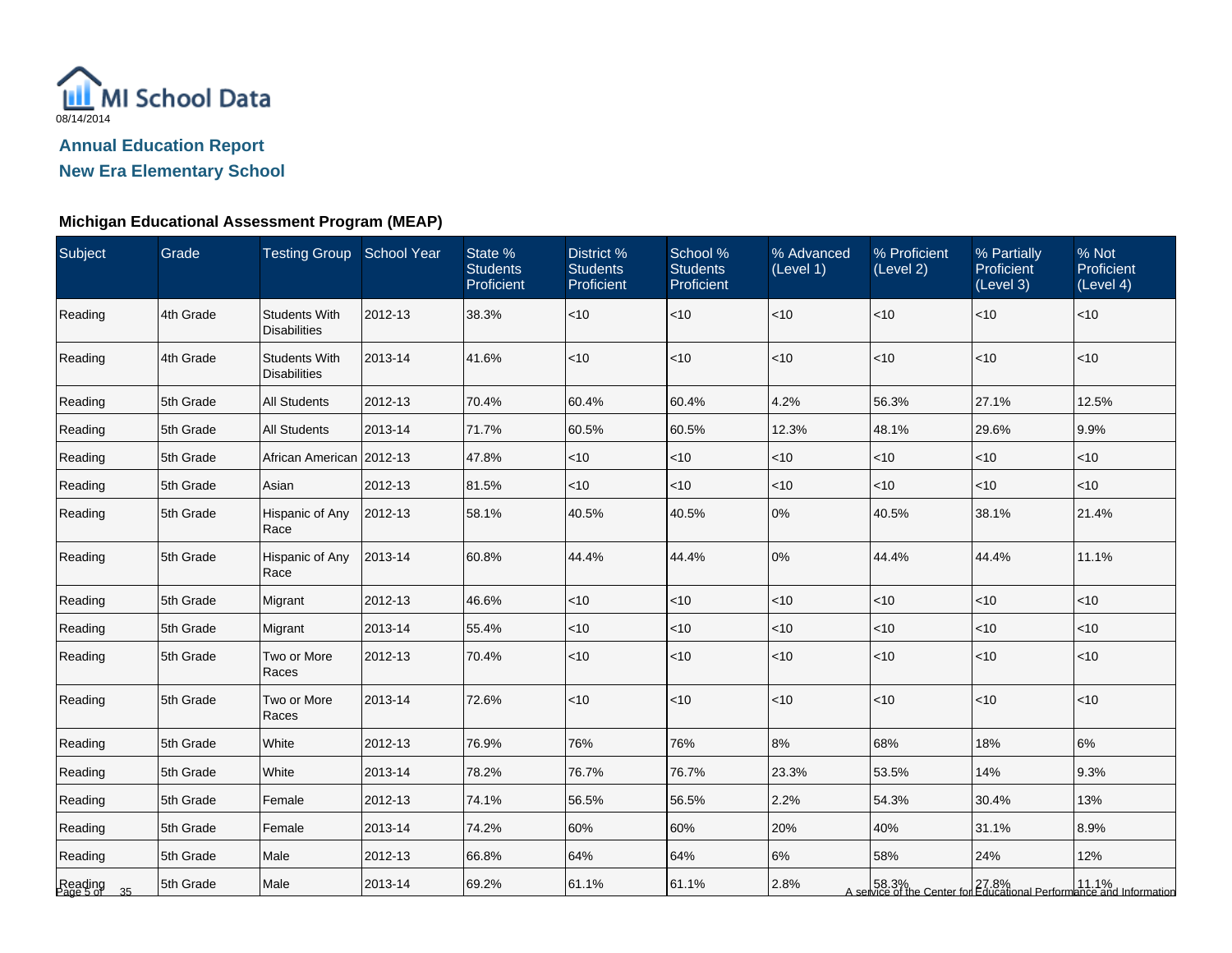

**New Era Elementary School**

| Subject | Grade     | Testing Group School Year                   |         | State %<br><b>Students</b><br>Proficient | District %<br><b>Students</b><br>Proficient | School %<br><b>Students</b><br>Proficient | % Advanced<br>(Level 1) | % Proficient<br>(Level 2) | % Partially<br>Proficient<br>(Level 3) | % Not<br>Proficient<br>(Level 4) |
|---------|-----------|---------------------------------------------|---------|------------------------------------------|---------------------------------------------|-------------------------------------------|-------------------------|---------------------------|----------------------------------------|----------------------------------|
| Reading | 5th Grade | Economically<br>Disadvantaged               | 2012-13 | 57.9%                                    | 51.5%                                       | 51.5%                                     | 1.5%                    | 50%                       | 32.4%                                  | 16.2%                            |
| Reading | 5th Grade | Economically<br>Disadvantaged               | 2013-14 | 59.4%                                    | 42.9%                                       | 42.9%                                     | 2.4%                    | 40.5%                     | 40.5%                                  | 16.7%                            |
| Reading | 5th Grade | English<br>Language<br>Learners             | 2012-13 | 36.3%                                    | 28.6%                                       | 28.6%                                     | 0%                      | 28.6%                     | 50%                                    | 21.4%                            |
| Reading | 5th Grade | English<br>Language<br>Learners             | 2013-14 | 39.2%                                    | 38.7%                                       | 38.7%                                     | 0%                      | 38.7%                     | 48.4%                                  | 12.9%                            |
| Reading | 5th Grade | <b>Students With</b><br><b>Disabilities</b> | 2012-13 | 36.6%                                    | <10                                         | < 10                                      | $<$ 10                  | <10                       | <10                                    | < 10                             |
| Reading | 5th Grade | <b>Students With</b><br><b>Disabilities</b> | 2013-14 | 41.1%                                    | <10                                         | < 10                                      | $<$ 10                  | $<$ 10                    | $<10$                                  | < 10                             |
| Science | 5th Grade | <b>All Students</b>                         | 2012-13 | 13.1%                                    | 6%                                          | 6%                                        | 3%                      | 3%                        | 30%                                    | 64%                              |
| Science | 5th Grade | <b>All Students</b>                         | 2013-14 | 16.8%                                    | 12.1%                                       | 12.1%                                     | 4.4%                    | 7.7%                      | 20.9%                                  | 67%                              |
| Science | 5th Grade | African American 2012-13                    |         | 2.6%                                     | <10                                         | $<$ 10                                    | $<$ 10                  | < 10                      | $<$ 10                                 | < 10                             |
| Science | 5th Grade | African American 2013-14                    |         | 3.3%                                     | $<$ 10                                      | $<$ 10                                    | $<$ 10                  | < 10                      | $<10$                                  | <10                              |
| Science | 5th Grade | Asian                                       | 2012-13 | 26.6%                                    | $<$ 10                                      | $<$ 10                                    | $<$ 10                  | $<$ 10                    | $<$ 10                                 | $<$ 10                           |
| Science | 5th Grade | Hispanic of Any<br>Race                     | 2012-13 | 5.4%                                     | 0%                                          | 0%                                        | 0%                      | $0\%$                     | 20.5%                                  | 79.5%                            |
| Science | 5th Grade | Hispanic of Any<br>Race                     | 2013-14 | 7.7%                                     | 2.4%                                        | 2.4%                                      | 2.4%                    | $0\%$                     | 14.6%                                  | 82.9%                            |
| Science | 5th Grade | Migrant                                     | 2012-13 | 2.4%                                     | $<$ 10                                      | ~10                                       | $<$ 10                  | $<$ 10                    | ~10                                    | $<10$                            |
| Science | 5th Grade | Migrant                                     | 2013-14 | 1.1%                                     | $<$ 10                                      | ~10                                       | $<$ 10                  | $<$ 10                    | < 10                                   | < 10                             |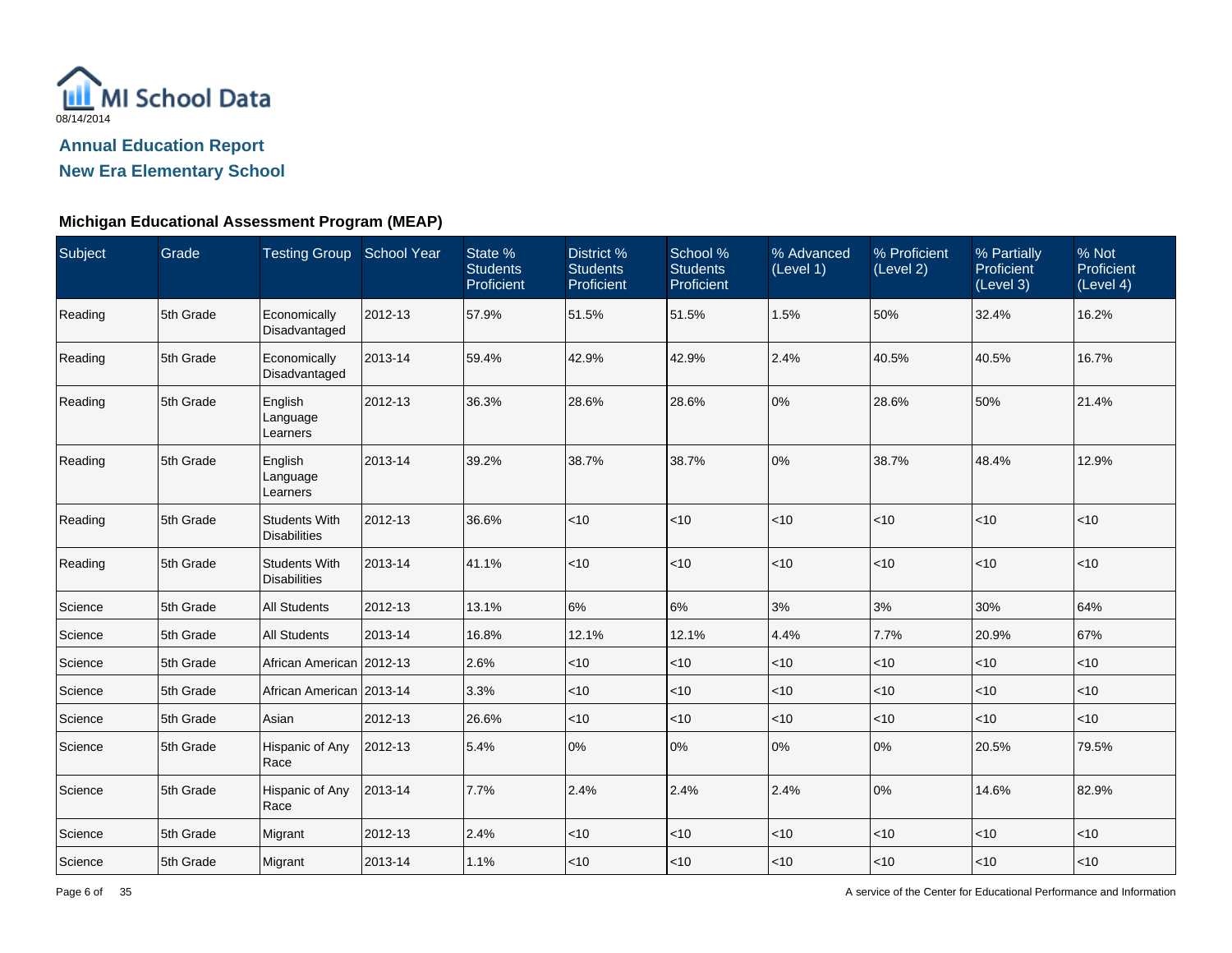

**New Era Elementary School**

| Subject | Grade     | Testing Group School Year                   |         | State %<br><b>Students</b><br>Proficient | District %<br><b>Students</b><br>Proficient | School %<br><b>Students</b><br>Proficient | % Advanced<br>(Level 1) | % Proficient<br>(Level 2) | % Partially<br>Proficient<br>(Level 3) | % Not<br>Proficient<br>(Level 4) |
|---------|-----------|---------------------------------------------|---------|------------------------------------------|---------------------------------------------|-------------------------------------------|-------------------------|---------------------------|----------------------------------------|----------------------------------|
| Science | 5th Grade | Two or More<br>Races                        | 2012-13 | 12.2%                                    | $ $ < 10                                    | $<$ 10                                    | $<$ 10                  | $<$ 10                    | $<$ 10                                 | < 10                             |
| Science | 5th Grade | Two or More<br>Races                        | 2013-14 | 15.2%                                    | <10                                         | < 10                                      | $<$ 10                  | $<$ 10                    | $ $ < 10                               | $<$ 10                           |
| Science | 5th Grade | White                                       | 2012-13 | 16%                                      | 9.6%                                        | 9.6%                                      | 3.8%                    | 5.8%                      | 40.4%                                  | 50%                              |
| Science | 5th Grade | White                                       | 2013-14 | 20.7%                                    | 21.3%                                       | 21.3%                                     | 6.4%                    | 14.9%                     | 25.5%                                  | 53.2%                            |
| Science | 5th Grade | Female                                      | 2012-13 | 11.6%                                    | 2.1%                                        | 2.1%                                      | 0%                      | 2.1%                      | 25.5%                                  | 72.3%                            |
| Science | 5th Grade | Female                                      | 2013-14 | 15.9%                                    | 10.4%                                       | 10.4%                                     | 4.2%                    | 6.3%                      | 27.1%                                  | 62.5%                            |
| Science | 5th Grade | Male                                        | 2012-13 | 14.5%                                    | 9.4%                                        | 9.4%                                      | 5.7%                    | 3.8%                      | 34%                                    | 56.6%                            |
| Science | 5th Grade | Male                                        | 2013-14 | 17.7%                                    | 14%                                         | 14%                                       | 4.7%                    | 9.3%                      | 14%                                    | 72.1%                            |
| Science | 5th Grade | Economically<br>Disadvantaged               | 2012-13 | 5.8%                                     | 1.4%                                        | 1.4%                                      | 1.4%                    | 10%                       | 23.6%                                  | 75%                              |
| Science | 5th Grade | Economically<br>Disadvantaged               | 2013-14 | 8%                                       | 6%                                          | 6%                                        | 2%                      | 4%                        | 14%                                    | 80%                              |
| Science | 5th Grade | English<br>Language<br>Learners             | 2012-13 | 1.4%                                     | 0%                                          | 0%                                        | 0%                      | 10%                       | 10%                                    | 90%                              |
| Science | 5th Grade | English<br>Language<br>Learners             | 2013-14 | 2.9%                                     | 0%                                          | 0%                                        | 0%                      | 10%                       | 8.6%                                   | 91.4%                            |
| Science | 5th Grade | <b>Students With</b><br><b>Disabilities</b> | 2012-13 | 4.1%                                     | 0%                                          | 0%                                        | 0%                      | 0%                        | 9.1%                                   | 90.9%                            |
| Science | 5th Grade | <b>Students With</b><br><b>Disabilities</b> | 2013-14 | 5.6%                                     | 0%                                          | 0%                                        | 0%                      | 0%                        | 0%                                     | 100%                             |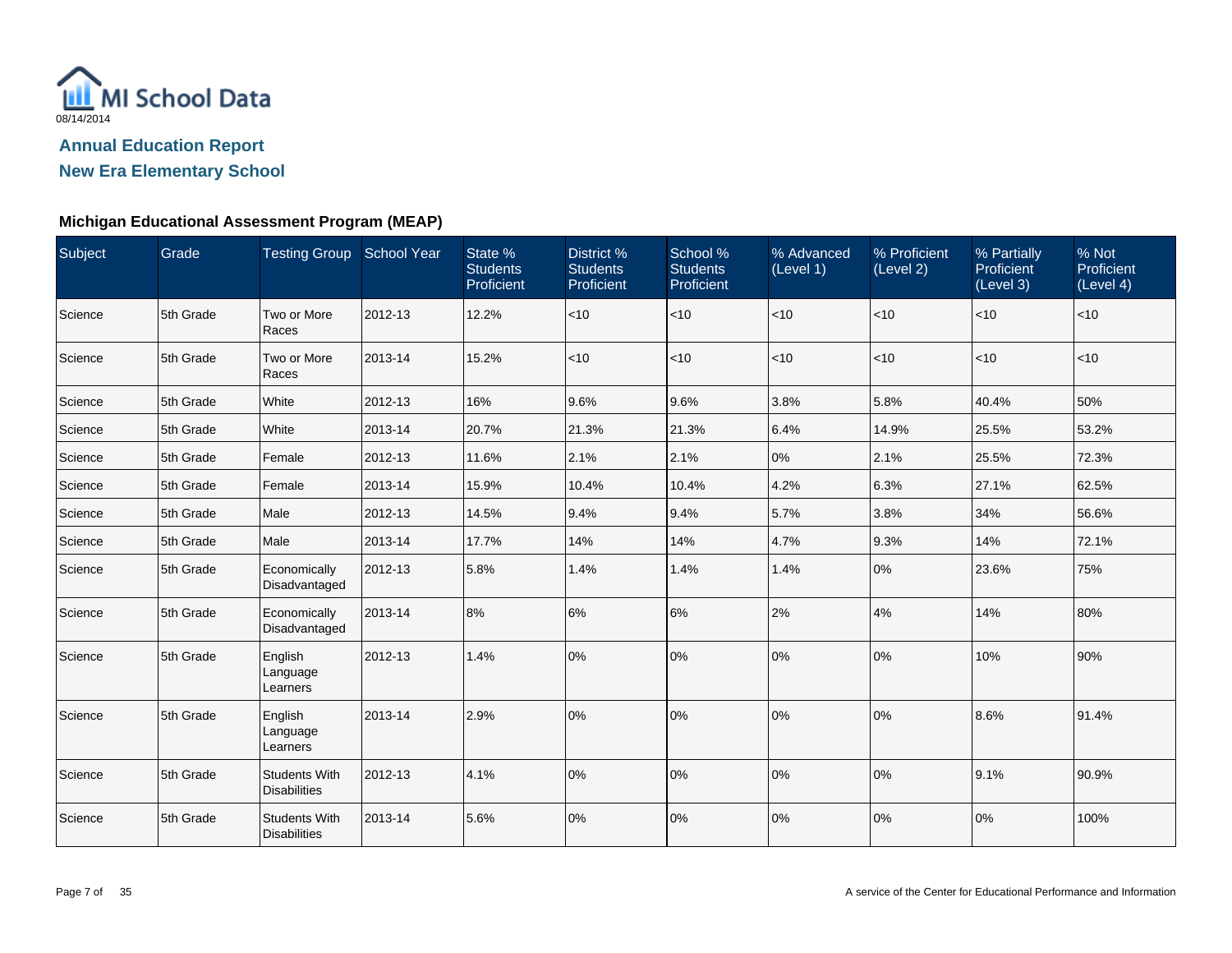

**New Era Elementary School**

### **Michigan Merit Examination (MME)**

| Subject | Grade | Testing Group School Year |  | State %<br>Students<br>Proficient | District %<br>Students <sup>®</sup><br><b>Proficient</b> | School %<br><b>Students</b><br>Proficient <sup>1</sup> | % Advanced<br>(Level 1) | % Proficient<br>(Level 2) | % Partially<br><b>Proficient</b><br>(Level 3) | % Not<br><b>Proficient</b><br>(Level 4) |
|---------|-------|---------------------------|--|-----------------------------------|----------------------------------------------------------|--------------------------------------------------------|-------------------------|---------------------------|-----------------------------------------------|-----------------------------------------|
|---------|-------|---------------------------|--|-----------------------------------|----------------------------------------------------------|--------------------------------------------------------|-------------------------|---------------------------|-----------------------------------------------|-----------------------------------------|

No Data to Display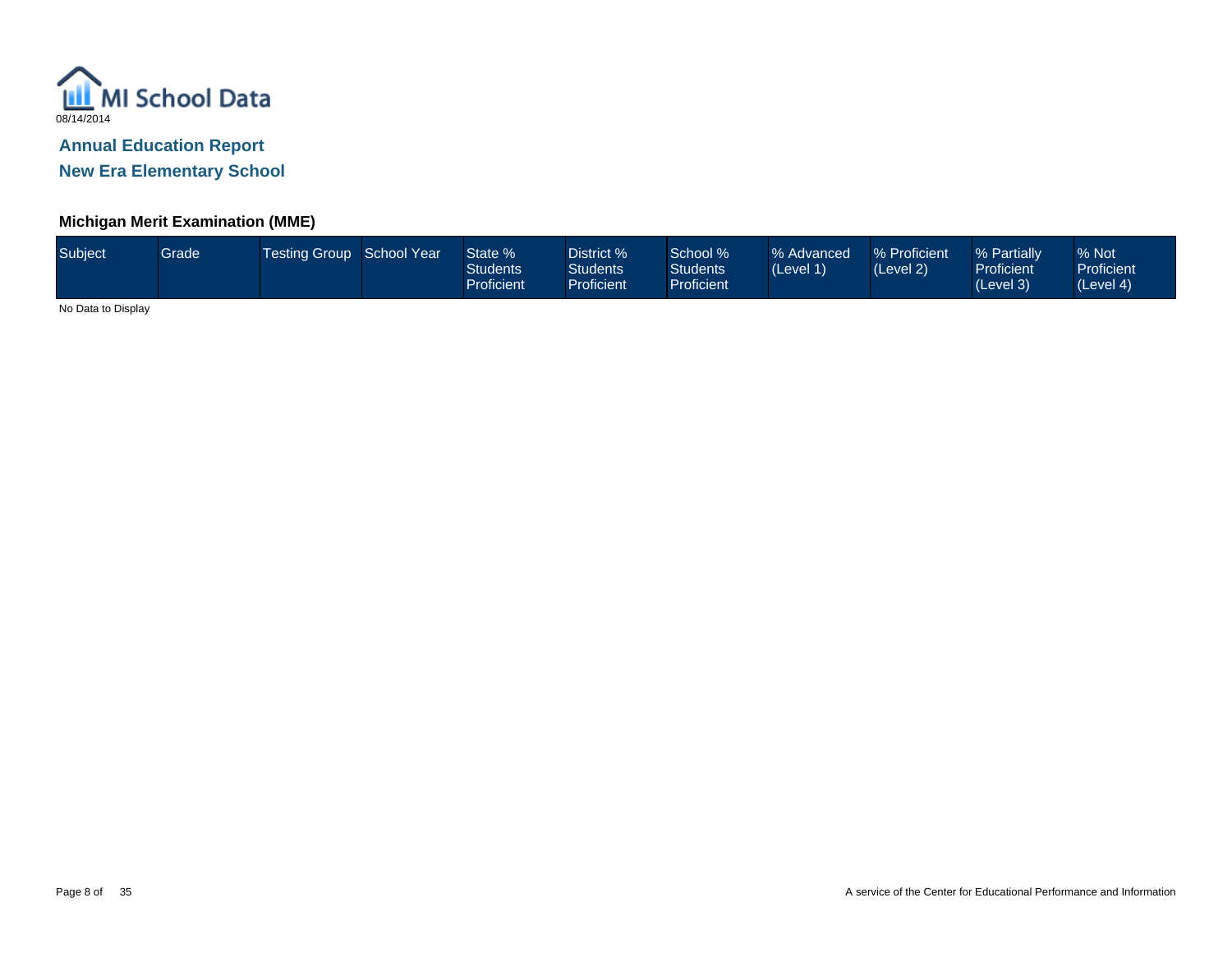

# **New Era Elementary School**

# **Michigan Educational Assessment Program Access (MEAP - Access)**

| Subject                  | Grade     | <b>Testing Group</b>          | <b>School Year</b> | State %<br><b>Students</b><br>Proficient | District %<br><b>Students</b><br>Proficient | School %<br><b>Students</b><br>Proficient | % Exceeded | % Met  | % Progressing                                                                |
|--------------------------|-----------|-------------------------------|--------------------|------------------------------------------|---------------------------------------------|-------------------------------------------|------------|--------|------------------------------------------------------------------------------|
| Mathematics              | 4th Grade | <b>All Students</b>           | 2012-13            | 57.5%                                    | 40%                                         | 40%                                       | 0%         | 40%    | 60%                                                                          |
| Mathematics              | 4th Grade | <b>All Students</b>           | 2013-14            | 55.3%                                    | 42.9%                                       | 42.9%                                     | 0%         | 42.9%  | 57.1%                                                                        |
| Mathematics              | 4th Grade | African American              | 2012-13            | 47%                                      | $<$ 10                                      | $<$ 10                                    | $<$ 10     | <10    | < 10                                                                         |
| Mathematics              | 4th Grade | Hispanic of Any<br>Race       | 2012-13            | 47.8%                                    | 50%                                         | 50%                                       | 0%         | 50%    | 50%                                                                          |
| Mathematics              | 4th Grade | Hispanic of Any<br>Race       | 2013-14            | 51.3%                                    | < 10                                        | <10                                       | < 10       | < 10   | < 10                                                                         |
| Mathematics              | 4th Grade | Migrant                       | 2012-13            | 40%                                      | <10                                         | <10                                       | <10        | <10    | < 10                                                                         |
| Mathematics              | 4th Grade | White                         | 2013-14            | 59.8%                                    | 50%                                         | 50%                                       | 0%         | 50%    | 50%                                                                          |
| Mathematics              | 4th Grade | Female                        | 2012-13            | 56.8%                                    | $<$ 10                                      | $<$ 10                                    | $<$ 10     | $<$ 10 | $<$ 10                                                                       |
| Mathematics              | 4th Grade | Female                        | 2013-14            | 53.7%                                    | $<$ 10                                      | < 10                                      | $<$ 10     | < 10   | $<$ 10                                                                       |
| Mathematics              | 4th Grade | Male                          | 2012-13            | 57.9%                                    | 66.7%                                       | 66.7%                                     | 0%         | 66.7%  | 33.3%                                                                        |
| Mathematics              | 4th Grade | Male                          | 2013-14            | 56.2%                                    | 50%                                         | 50%                                       | 0%         | 50%    | 50%                                                                          |
| Mathematics              | 4th Grade | Economically<br>Disadvantaged | 2012-13            | 55.5%                                    | 40%                                         | 40%                                       | 0%         | 40%    | 60%                                                                          |
| Mathematics              | 4th Grade | Economically<br>Disadvantaged | 2013-14            | 53.4%                                    | 25%                                         | 25%                                       | 0%         | 25%    | 75%                                                                          |
| Mathematics              | 4th Grade | English Language<br>Learners  | 2012-13            | 54.7%                                    | 66.7%                                       | 66.7%                                     | 0%         | 66.7%  | 33.3%                                                                        |
| Mathematics              | 4th Grade | English Language<br>Learners  | 2013-14            | 46.2%                                    | $<$ 10                                      | <10                                       | < 10       | < 10   | < 10                                                                         |
| Mathematics              | 5th Grade | <b>All Students</b>           | 2012-13            | 58.5%                                    | 50%                                         | 50%                                       | 0%         | 50%    | 50%                                                                          |
| Mathematics              | 5th Grade | <b>All Students</b>           | 2013-14            | 56.8%                                    | 62.5%                                       | 62.5%                                     | 12.5%      | 50%    | 37.5%                                                                        |
| Mathematics<br>Page 9 of | 5th Grade | African American              | 2013-14            | 44.8%                                    | $<$ 10                                      | ~10                                       |            |        | <10<br>  A service of the Center for Educational Performance and Information |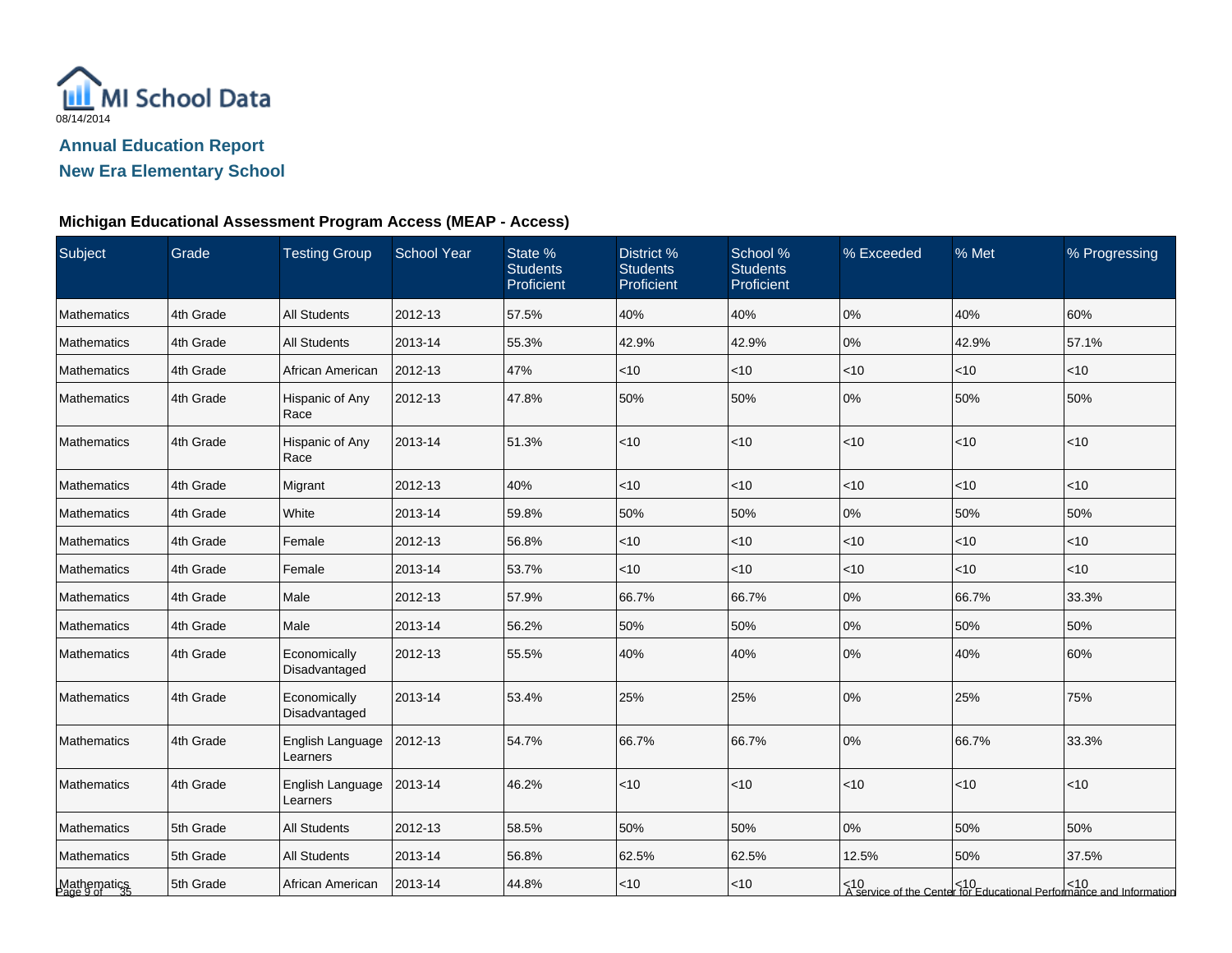

#### **New Era Elementary School**

#### **Michigan Educational Assessment Program Access (MEAP - Access)**

| Subject       | Grade     | <b>Testing Group</b>                | <b>School Year</b> | State %<br><b>Students</b><br>Proficient | District %<br><b>Students</b><br>Proficient | School %<br><b>Students</b><br>Proficient | % Exceeded | % Met | % Progressing |
|---------------|-----------|-------------------------------------|--------------------|------------------------------------------|---------------------------------------------|-------------------------------------------|------------|-------|---------------|
| Mathematics   | 5th Grade | Hispanic of Any<br>Race             | 2012-13            | 54.1%                                    | 66.7%                                       | 66.7%                                     | 0%         | 66.7% | 33.3%         |
| Mathematics   | 5th Grade | Hispanic of Any<br>Race             | 2013-14            | 53.2%                                    | 66.7%                                       | 66.7%                                     | 16.7%      | 50%   | 33.3%         |
| Mathematics   | 5th Grade | Migrant                             | 2013-14            | < 10                                     | $<$ 10                                      | $<$ 10                                    | $<$ 10     | <10   | < 10          |
| Mathematics   | 5th Grade | White                               | 2012-13            | 64%                                      | 33.3%                                       | 33.3%                                     | 0%         | 33.3% | 66.7%         |
| Mathematics   | 5th Grade | White                               | 2013-14            | 63%                                      | $<$ 10                                      | $<$ 10                                    | $<$ 10     | < 10  | $<$ 10        |
| l Mathematics | 5th Grade | Female                              | 2012-13            | 55.1%                                    | $<$ 10                                      | $<$ 10                                    | $<$ 10     | < 10  | < 10          |
| Mathematics   | 5th Grade | Female                              | 2013-14            | 53.3%                                    | 50%                                         | 50%                                       | 0%         | 50%   | 50%           |
| Mathematics   | 5th Grade | Male                                | 2012-13            | 60.4%                                    | 50%                                         | 50%                                       | 0%         | 50%   | 50%           |
| Mathematics   | 5th Grade | Male                                | 2013-14            | 58.9%                                    | 75%                                         | 75%                                       | 25%        | 50%   | 25%           |
| l Mathematics | 5th Grade | Economically<br>Disadvantaged       | 2012-13            | 55.7%                                    | 50%                                         | 50%                                       | 0%         | 50%   | 50%           |
| Mathematics   | 5th Grade | Economically<br>Disadvantaged       | 2013-14            | 54.1%                                    | 50%                                         | 50%                                       | 0%         | 50%   | 50%           |
| Mathematics   | 5th Grade | English Language<br>Learners        | 2012-13            | 57.1%                                    | 66.7%                                       | 66.7%                                     | 0%         | 66.7% | 33.3%         |
| Mathematics   | 5th Grade | <b>English Language</b><br>Learners | 2013-14            | 61.4%                                    | 80%                                         | 80%                                       | 20%        | 60%   | 20%           |
| Reading       | 4th Grade | <b>All Students</b>                 | 2012-13            | 46.3%                                    | 44.4%                                       | 44.4%                                     | 11.1%      | 33.3% | 55.6%         |
| Reading       | 4th Grade | <b>All Students</b>                 | 2013-14            | 45.6%                                    | 44.4%                                       | 44.4%                                     | 22.2%      | 22.2% | 55.6%         |
| Reading       | 4th Grade | African American                    | 2012-13            | 36.3%                                    | $<$ 10                                      | $<$ 10                                    | $<$ 10     | < 10  | $<$ 10        |
| Reading       | 4th Grade | Hispanic of Any<br>Race             | 2012-13            | 36.3%                                    | 50%                                         | 50%                                       | 0%         | 50%   | 50%           |

A service of the Center for Educational Performance and Information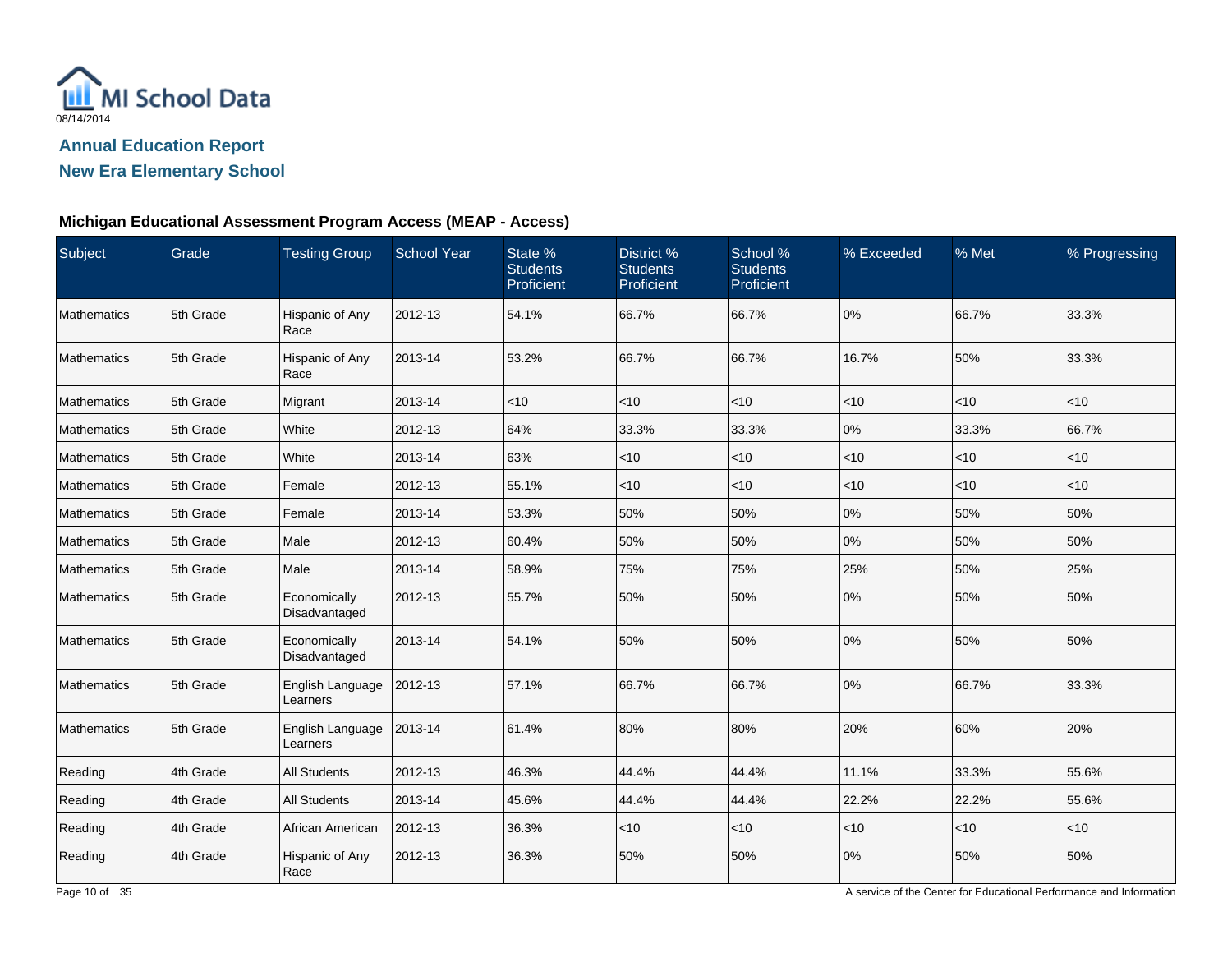

#### **New Era Elementary School**

#### **Michigan Educational Assessment Program Access (MEAP - Access)**

| Subject | Grade     | <b>Testing Group</b>          | <b>School Year</b> | State %<br><b>Students</b><br>Proficient | District %<br><b>Students</b><br>Proficient | School %<br><b>Students</b><br>Proficient | % Exceeded | % Met  | % Progressing |
|---------|-----------|-------------------------------|--------------------|------------------------------------------|---------------------------------------------|-------------------------------------------|------------|--------|---------------|
| Reading | 4th Grade | Hispanic of Any<br>Race       | 2013-14            | 39.2%                                    | $<$ 10                                      | $<$ 10                                    | $<$ 10     | <10    | $<10$         |
| Reading | 4th Grade | White                         | 2012-13            | 51.4%                                    | 25%                                         | 25%                                       | 0%         | 25%    | 75%           |
| Reading | 4th Grade | White                         | 2013-14            | 50.1%                                    | 50%                                         | 50%                                       | 16.7%      | 33.3%  | 50%           |
| Reading | 4th Grade | Female                        | 2012-13            | 50.8%                                    | <10                                         | $<$ 10                                    | $<$ 10     | $<$ 10 | $<$ 10        |
| Reading | 4th Grade | Female                        | 2013-14            | 46.2%                                    | $<$ 10                                      | $<$ 10                                    | $<$ 10     | $<$ 10 | $<$ 10        |
| Reading | 4th Grade | Male                          | 2012-13            | 44%                                      | 42.9%                                       | 42.9%                                     | 14.3%      | 28.6%  | 57.1%         |
| Reading | 4th Grade | Male                          | 2013-14            | 45.4%                                    | 28.6%                                       | 28.6%                                     | 14.3%      | 14.3%  | 71.4%         |
| Reading | 4th Grade | Economically<br>Disadvantaged | 2012-13            | 43.3%                                    | 50%                                         | 50%                                       | 12.5%      | 37.5%  | 50%           |
| Reading | 4th Grade | Economically<br>Disadvantaged | 2013-14            | 41.3%                                    | 40%                                         | 40%                                       | 20%        | 20%    | 60%           |
| Reading | 4th Grade | English Language<br>Learners  | 2012-13            | 39.3%                                    | 33.3%                                       | 33.3%                                     | 0%         | 33.3%  | 66.7%         |
| Reading | 4th Grade | English Language<br>Learners  | 2013-14            | 32.4%                                    | <10                                         | $<$ 10                                    | $<$ 10     | <10    | $<10$         |
| Reading | 5th Grade | <b>All Students</b>           | 2012-13            | 59.8%                                    | 60%                                         | 60%                                       | 40%        | 20%    | 40%           |
| Reading | 5th Grade | <b>All Students</b>           | 2013-14            | 59.8%                                    | 45.5%                                       | 45.5%                                     | 18.2%      | 27.3%  | 54.5%         |
| Reading | 5th Grade | African American              | 2013-14            | 48.5%                                    | <10                                         | $<$ 10                                    | $<$ 10     | $<$ 10 | $<10$         |
| Reading | 5th Grade | Hispanic of Any<br>Race       | 2012-13            | 56.6%                                    | $<$ 10                                      | $<$ 10                                    | $<$ 10     | $<$ 10 | $<$ 10        |
| Reading | 5th Grade | Hispanic of Any<br>Race       | 2013-14            | 53.4%                                    | 66.7%                                       | 66.7%                                     | 16.7%      | 50%    | 33.3%         |
| Reading | 5th Grade | Migrant                       | 2013-14            | 71.4%                                    | $<$ 10                                      | $<10$                                     | $<10$      | $<10$  | $<10$         |

A service of the Center for Educational Performance and Information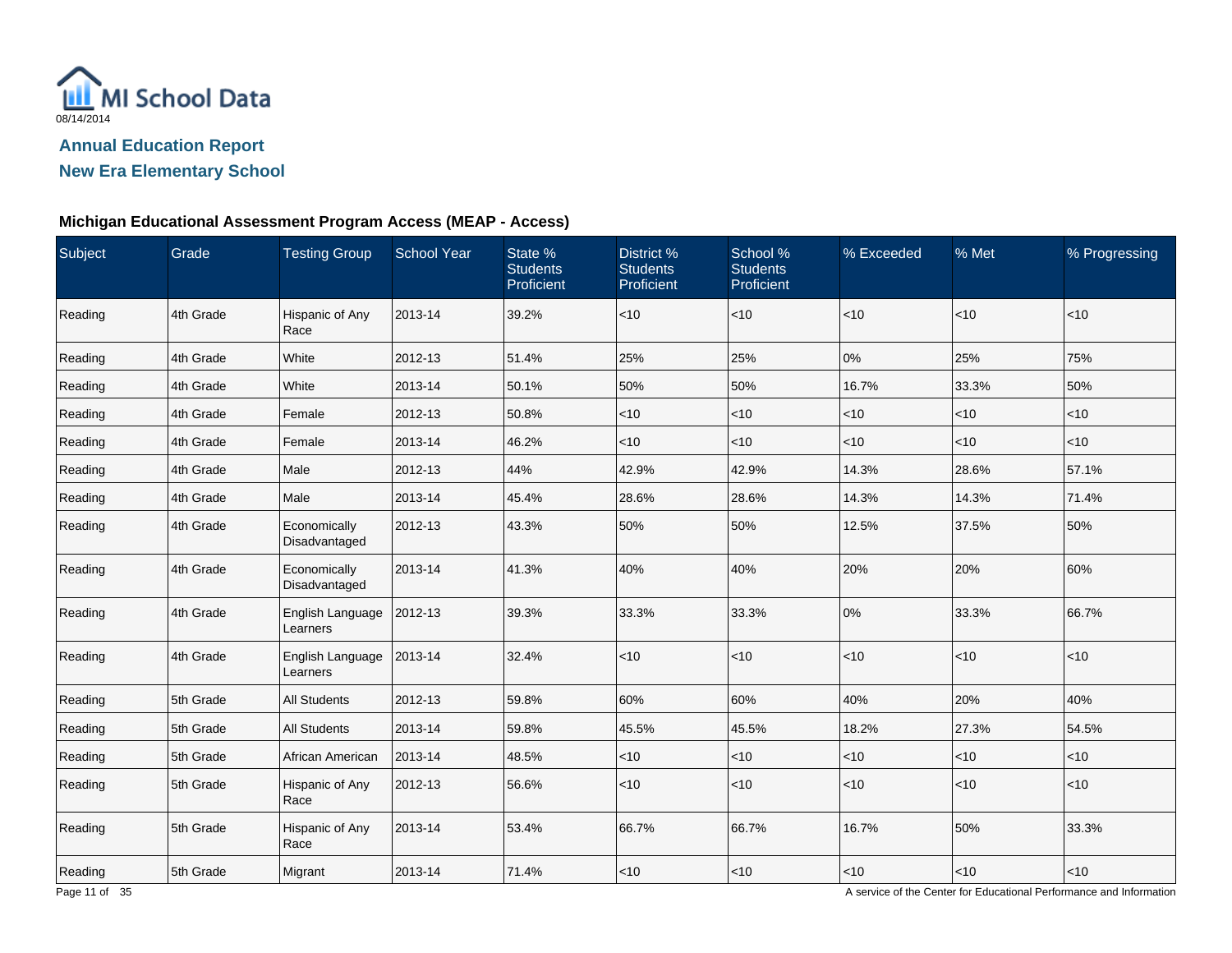

#### **New Era Elementary School**

#### **Michigan Educational Assessment Program Access (MEAP - Access)**

| Subject | Grade     | <b>Testing Group</b>          | <b>School Year</b> | State %<br><b>Students</b><br>Proficient | District %<br><b>Students</b><br>Proficient | School %<br><b>Students</b><br>Proficient | % Exceeded | % Met | % Progressing |
|---------|-----------|-------------------------------|--------------------|------------------------------------------|---------------------------------------------|-------------------------------------------|------------|-------|---------------|
| Reading | 5th Grade | White                         | 2012-13            | 63.4%                                    | 66.7%                                       | 66.7%                                     | 66.7%      | 0%    | 33.3%         |
| Reading | 5th Grade | White                         | 2013-14            | 65%                                      | 25%                                         | 25%                                       | 25%        | $0\%$ | 75%           |
| Reading | 5th Grade | Female                        | 2012-13            | 64.2%                                    | $<$ 10                                      | $\leq 10$                                 | < 10       | < 10  | $<$ 10        |
| Reading | 5th Grade | Female                        | 2013-14            | 65.6%                                    | 100%                                        | 100%                                      | 0%         | 100%  | 0%            |
| Reading | 5th Grade | Male                          | 2012-13            | 57.4%                                    | 50%                                         | 50%                                       | 50%        | 0%    | 50%           |
| Reading | 5th Grade | Male                          | 2013-14            | 56.7%                                    | 25%                                         | 25%                                       | 25%        | 0%    | 75%           |
| Reading | 5th Grade | Economically<br>Disadvantaged | 2012-13            | 58%                                      | 60%                                         | 60%                                       | 40%        | 20%   | 40%           |
| Reading | 5th Grade | Economically<br>Disadvantaged | 2013-14            | 56.9%                                    | 44.4%                                       | 44.4%                                     | 11.1%      | 33.3% | 55.6%         |
| Reading | 5th Grade | English Language<br>Learners  | 2012-13            | 48%                                      | < 10                                        | $\leq 10$                                 | < 10       | < 10  | $<$ 10        |
| Reading | 5th Grade | English Language<br>Learners  | 2013-14            | 56.7%                                    | 60%                                         | 60%                                       | 20%        | 40%   | 40%           |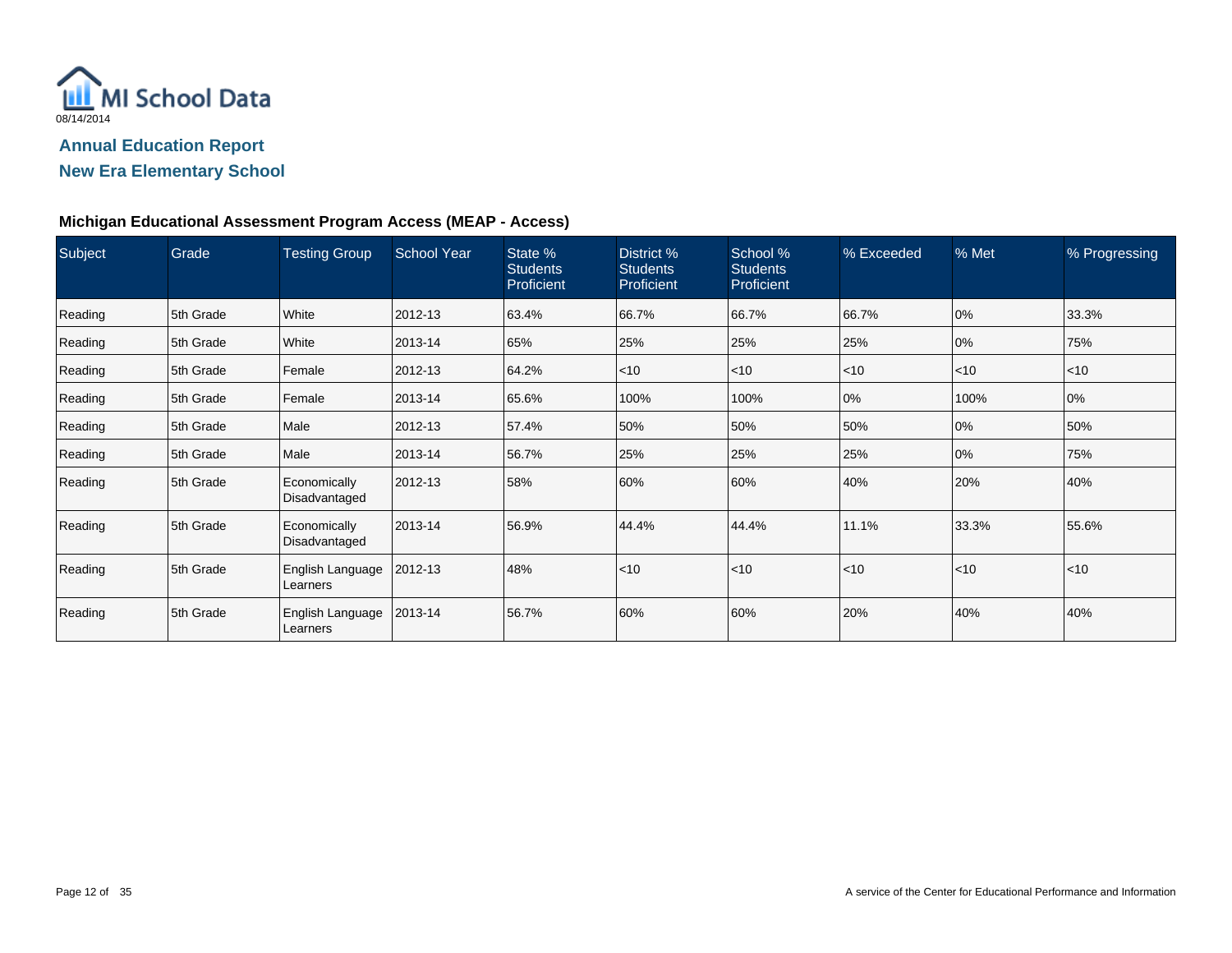

# **MI-Access Functional Independence**

| Subject                  | Grade     | <b>Testing Group</b>          | <b>School Year</b> | State %<br><b>Students</b><br>Proficient | District %<br><b>Students</b><br>Proficient | School %<br><b>Students</b><br>Proficient | % Surpassed<br>(Level 1) | % Attained<br>(Level 2) | % Emerging<br>(Level 3)                                                     |
|--------------------------|-----------|-------------------------------|--------------------|------------------------------------------|---------------------------------------------|-------------------------------------------|--------------------------|-------------------------|-----------------------------------------------------------------------------|
| Mathematics              | 4th Grade | <b>All Students</b>           | 2012-13            | 79.4%                                    | $<$ 10                                      | $<$ 10                                    | $<$ 10                   | < 10                    | $<$ 10                                                                      |
| Mathematics              | 4th Grade | <b>All Students</b>           | 2013-14            | 81.3%                                    | $<$ 10                                      | $<$ 10                                    | <10                      | <10                     | $<$ 10                                                                      |
| Reading                  | 4th Grade | <b>All Students</b>           | 2012-13            | 75.1%                                    | <10                                         | $<$ 10                                    | $<$ 10                   | <10                     | < 10                                                                        |
| Reading                  | 4th Grade | <b>All Students</b>           | 2013-14            | 76.5%                                    | < 10                                        | $<$ 10                                    | $<$ 10                   | < 10                    | < 10                                                                        |
| Mathematics              | 4th Grade | African American              | 2013-14            | 76.6%                                    | $<$ 10                                      | $<$ 10                                    | $<$ 10                   | < 10                    | $<$ 10                                                                      |
| Reading                  | 4th Grade | African American              | 2013-14            | 71.6%                                    | $<$ 10                                      | $<$ 10                                    | $<$ 10                   | $<$ 10                  | $<$ 10                                                                      |
| Reading                  | 4th Grade | Hispanic of Any<br>Race       | 2012-13            | 73.5%                                    | < 10                                        | $<$ 10                                    | < 10                     | <10                     | < 10                                                                        |
| Mathematics              | 4th Grade | White                         | 2012-13            | 80.6%                                    | $<$ 10                                      | $<$ 10                                    | $<$ 10                   | <10                     | < 10                                                                        |
| Reading                  | 4th Grade | White                         | 2013-14            | 79.2%                                    | < 10                                        | $<$ 10                                    | <10                      | < 10                    | < 10                                                                        |
| Mathematics              | 4th Grade | Female                        | 2013-14            | 77.8%                                    | <10                                         | $<$ 10                                    | $<$ 10                   | <10                     | < 10                                                                        |
| Reading                  | 4th Grade | Female                        | 2013-14            | 77.2%                                    | < 10                                        | $<$ 10                                    | $<$ 10                   | < 10                    | $<$ 10                                                                      |
| Mathematics              | 4th Grade | Male                          | 2012-13            | 81.6%                                    | < 10                                        | $<$ 10                                    | <10                      | < 10                    | $<$ 10                                                                      |
| Reading                  | 4th Grade | Male                          | 2012-13            | 75.6%                                    | <10                                         | $<$ 10                                    | $<$ 10                   | $<$ 10                  | $<$ 10                                                                      |
| Mathematics              | 4th Grade | Economically<br>Disadvantaged | 2012-13            | 79.7%                                    | < 10                                        | $<$ 10                                    | $<$ 10                   | <10                     | < 10                                                                        |
| Mathematics              | 4th Grade | Economically<br>Disadvantaged | 2013-14            | 82.3%                                    | < 10                                        | $<$ 10                                    | < 10                     | <10                     | < 10                                                                        |
| Reading                  | 4th Grade | Economically<br>Disadvantaged | 2012-13            | 74.8%                                    | <10                                         | $<$ 10                                    | $<$ 10                   | <10                     | $<10$                                                                       |
| Reading                  | 4th Grade | Economically<br>Disadvantaged | 2013-14            | 75.1%                                    | <10                                         | $<$ 10                                    | < 10                     | < 10                    | < 10                                                                        |
| Reading<br>Page 13 of 35 | 4th Grade | English Language<br>Learners  | 2012-13            | 72.6%                                    | <10                                         | $<$ 10                                    | <10                      | <10                     | < 10<br>A service of the Center for Educational Performance and Information |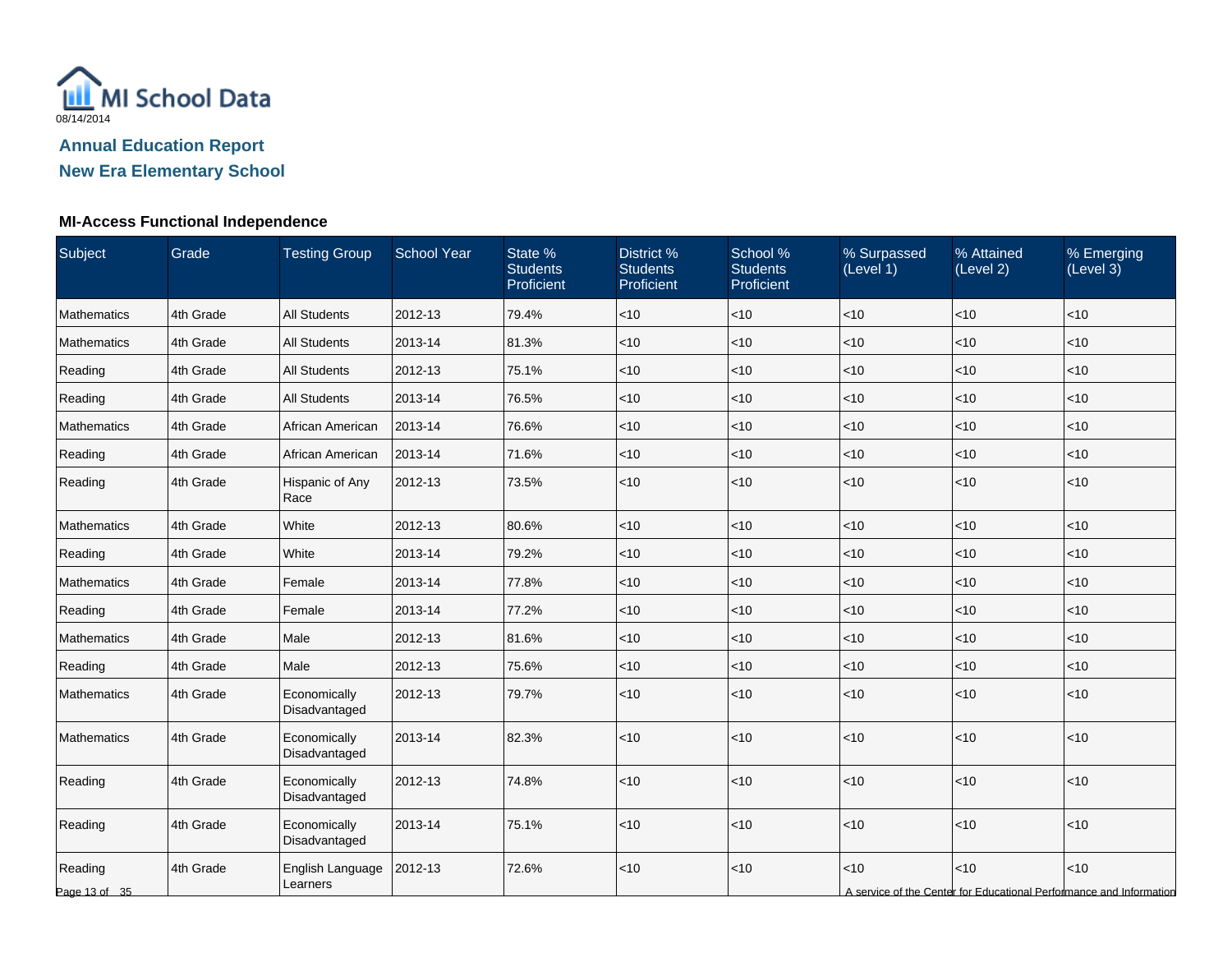

### **New Era Elementary School**

#### **MI-Access Functional Independence**

| Subject     | Grade     | <b>Testing Group</b>          | <b>School Year</b> | State %<br><b>Students</b><br>Proficient | District %<br><b>Students</b><br>Proficient | School %<br><b>Students</b><br>Proficient | % Surpassed<br>(Level 1) | % Attained<br>(Level 2) | % Emerging<br>(Level 3) |
|-------------|-----------|-------------------------------|--------------------|------------------------------------------|---------------------------------------------|-------------------------------------------|--------------------------|-------------------------|-------------------------|
| Mathematics | 5th Grade | <b>All Students</b>           | 2012-13            | 68.4%                                    | $<10$                                       | < 10                                      | $<$ 10                   | $<10$                   | <10                     |
| Mathematics | 5th Grade | <b>All Students</b>           | 2013-14            | 64.9%                                    | < 10                                        | $ $ < 10                                  | < 10                     | < 10                    | < 10                    |
| Reading     | 5th Grade | <b>All Students</b>           | 2012-13            | 79.7%                                    | < 10                                        | $ $ < 10                                  | $<$ 10                   | < 10                    | $<$ 10                  |
| Science     | 5th Grade | <b>All Students</b>           | 2012-13            | 50.5%                                    | < 10                                        | $\vert$ < 10                              | <10                      | < 10                    | < 10                    |
| Science     | 5th Grade | <b>All Students</b>           | 2013-14            | 47.4%                                    | < 10                                        | < 10                                      | < 10                     | < 10                    | < 10                    |
| Mathematics | 5th Grade | Hispanic of Any<br>Race       | 2012-13            | 69.2%                                    | < 10                                        | < 10                                      | $<10$                    | < 10                    | < 10                    |
| Reading     | 5th Grade | Hispanic of Any<br>Race       | 2012-13            | 80%                                      | < 10                                        | $\vert$ < 10                              | < 10                     | < 10                    | $<$ 10                  |
| Science     | 5th Grade | Hispanic of Any<br>Race       | 2012-13            | 45.9%                                    | $<10$                                       | $\vert$ < 10                              | <10                      | < 10                    | < 10                    |
| Science     | 5th Grade | Hispanic of Any<br>Race       | 2013-14            | 40.9%                                    | $<10$                                       | $\vert$ < 10                              | <10                      | $<10$                   | < 10                    |
| Mathematics | 5th Grade | White                         | 2013-14            | 68.8%                                    | $<$ 10                                      | $ $ < 10                                  | <10                      | < 10                    | < 10                    |
| Science     | 5th Grade | White                         | 2012-13            | 55%                                      | $<10$                                       | < 10                                      | <10                      | $<10$                   | $<$ 10                  |
| Science     | 5th Grade | White                         | 2013-14            | 52.6%                                    | < 10                                        | < 10                                      | $<$ 10                   | < 10                    | < 10                    |
| Mathematics | 5th Grade | Male                          | 2012-13            | 70.2%                                    | $<$ 10                                      | < 10                                      | $<$ 10                   | $<$ 10                  | < 10                    |
| Mathematics | 5th Grade | Male                          | 2013-14            | 66.4%                                    | $<$ 10                                      | $\vert$ < 10                              | $<$ 10                   | $<$ 10                  | $<$ 10                  |
| Reading     | 5th Grade | Male                          | 2012-13            | 79.1%                                    | $<10$                                       | $ $ < 10                                  | $<10$                    | $<10$                   | $<10$                   |
| Science     | 5th Grade | Male                          | 2012-13            | 53.6%                                    | < 10                                        | < 10                                      | $<$ 10                   | < 10                    | $<$ 10                  |
| Science     | 5th Grade | Male                          | 2013-14            | 48.4%                                    | $<10$                                       | < 10                                      | $<$ 10                   | $<$ 10                  | $<$ 10                  |
| Mathematics | 5th Grade | Economically<br>Disadvantaged | 2012-13            | 69.2%                                    | $<10$                                       | $\leq 10$                                 | < 10                     | < 10                    | $<$ 10                  |

A service of the Center for Educational Performance and Information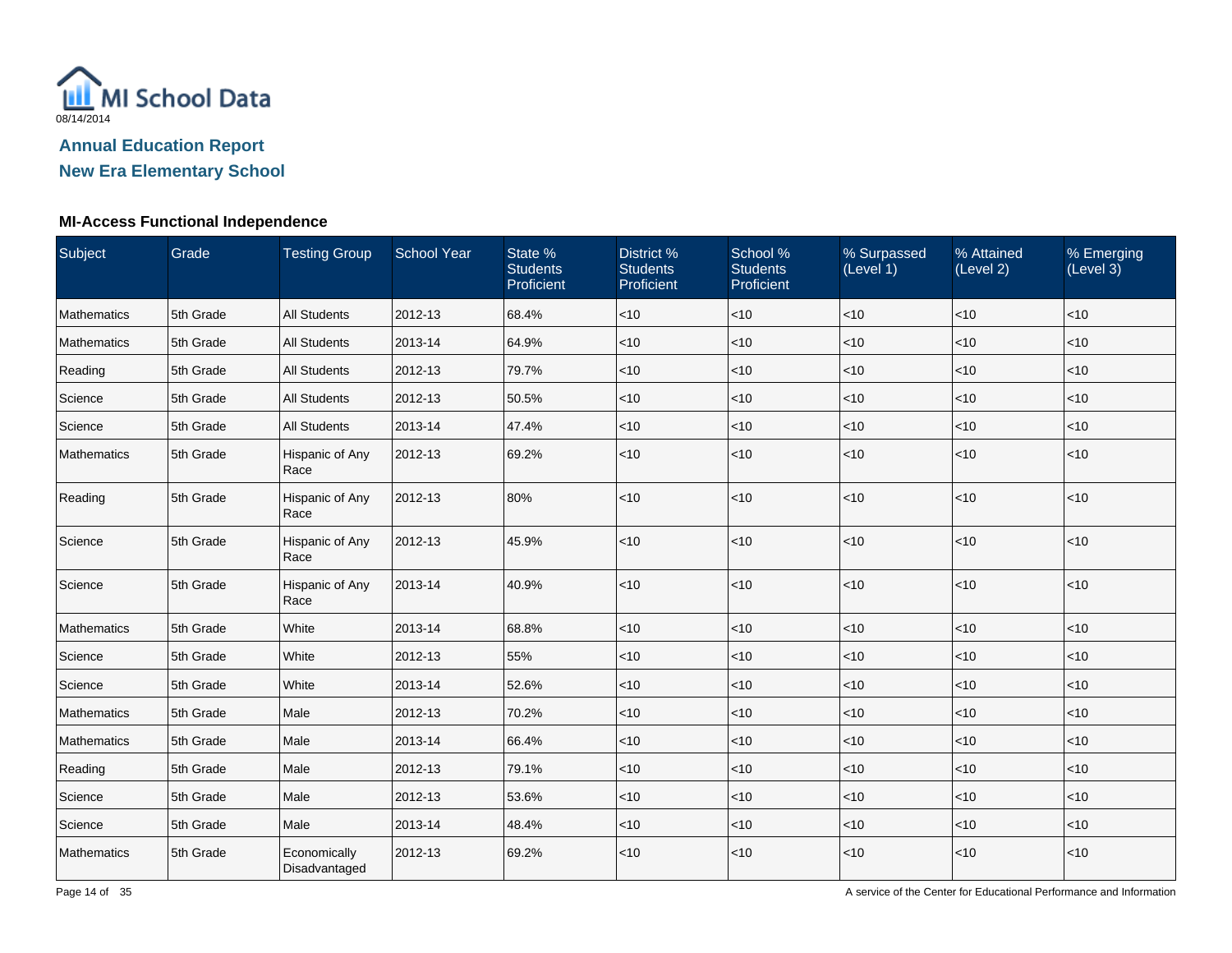

#### **New Era Elementary School**

#### **MI-Access Functional Independence**

| Subject            | Grade     | <b>Testing Group</b>          | <b>School Year</b> | State %<br><b>Students</b><br>Proficient | District %<br><b>Students</b><br>Proficient | School %<br><b>Students</b><br>Proficient | % Surpassed<br>(Level 1) | % Attained<br>(Level 2) | % Emerging<br>(Level 3) |
|--------------------|-----------|-------------------------------|--------------------|------------------------------------------|---------------------------------------------|-------------------------------------------|--------------------------|-------------------------|-------------------------|
| <b>Mathematics</b> | 5th Grade | Economically<br>Disadvantaged | 2013-14            | 66%                                      | < 10                                        | $<$ 10                                    | $ $ < 10                 | < 10                    | $ $ < 10                |
| Reading            | 5th Grade | Economically<br>Disadvantaged | 2012-13            | 78.9%                                    | < 10                                        | ~10                                       | $<$ 10                   | $ $ < 10                | < 10                    |
| Science            | 5th Grade | Economically<br>Disadvantaged | 2012-13            | 51.1%                                    | $<$ 10                                      | $<$ 10                                    | $<$ 10                   | $ $ < 10                | $ $ < 10                |
| Science            | 5th Grade | Economically<br>Disadvantaged | 2013-14            | 47.9%                                    | < 10                                        | ~10                                       | $<$ 10                   | $ $ < 10                | < 10                    |
| <b>Mathematics</b> | 5th Grade | English Language<br>Learners  | 2012-13            | 68%                                      | < 10                                        | ~10                                       | $<$ 10                   | $ $ < 10                | < 10                    |
| Reading            | 5th Grade | English Language<br>Learners  | 2012-13            | 76.4%                                    | $<$ 10                                      | $<$ 10                                    | $ $ < 10                 | $ $ < 10                | $ $ < 10                |
| Science            | 5th Grade | English Language<br>Learners  | 2012-13            | 34.3%                                    | < 10                                        | $<$ 10                                    | $<$ 10                   | $ $ < 10                | $ $ < 10                |
| Science            | 5th Grade | English Language<br>Learners  | 2013-14            | 27.9%                                    | $<$ 10                                      | ~10                                       | $<$ 10                   | $10$                    | $ $ < 10                |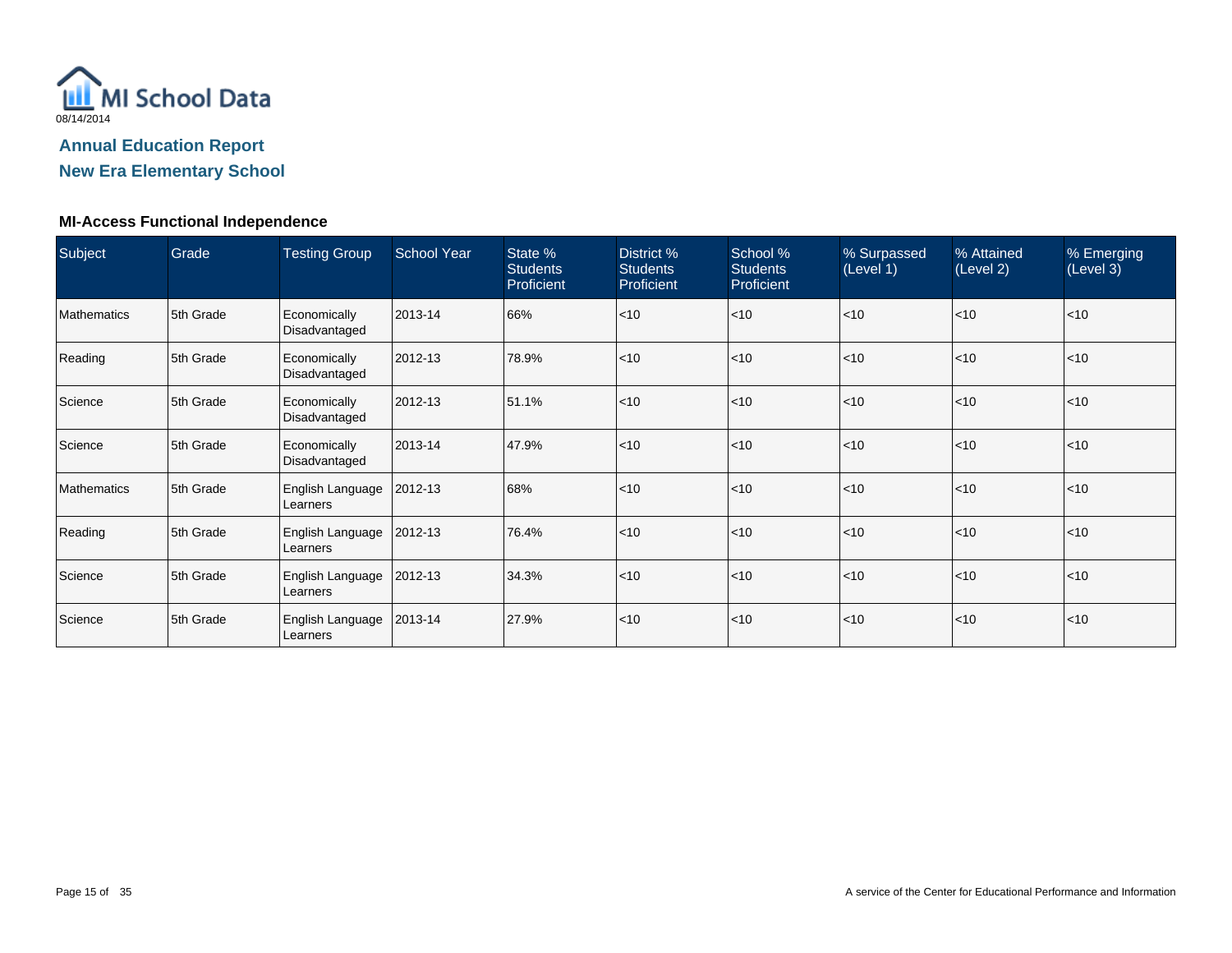

**New Era Elementary School**

#### **MI-Access Supported Independence**

| Subject | <b>Grade</b> | <b>Testing Group</b> | <b>School Year</b> | State %<br><b>Students</b><br><b>Proficient</b> | District %<br><b>Students</b><br><b>Proficient</b> | School %<br><b>Students</b><br><b>Proficient</b> | % Surpassed<br>(Level 1) | % Attained<br>(Level 2) | % Emerging<br>(Level 3) |
|---------|--------------|----------------------|--------------------|-------------------------------------------------|----------------------------------------------------|--------------------------------------------------|--------------------------|-------------------------|-------------------------|
| .       |              |                      |                    |                                                 |                                                    |                                                  |                          |                         |                         |

No Data to Display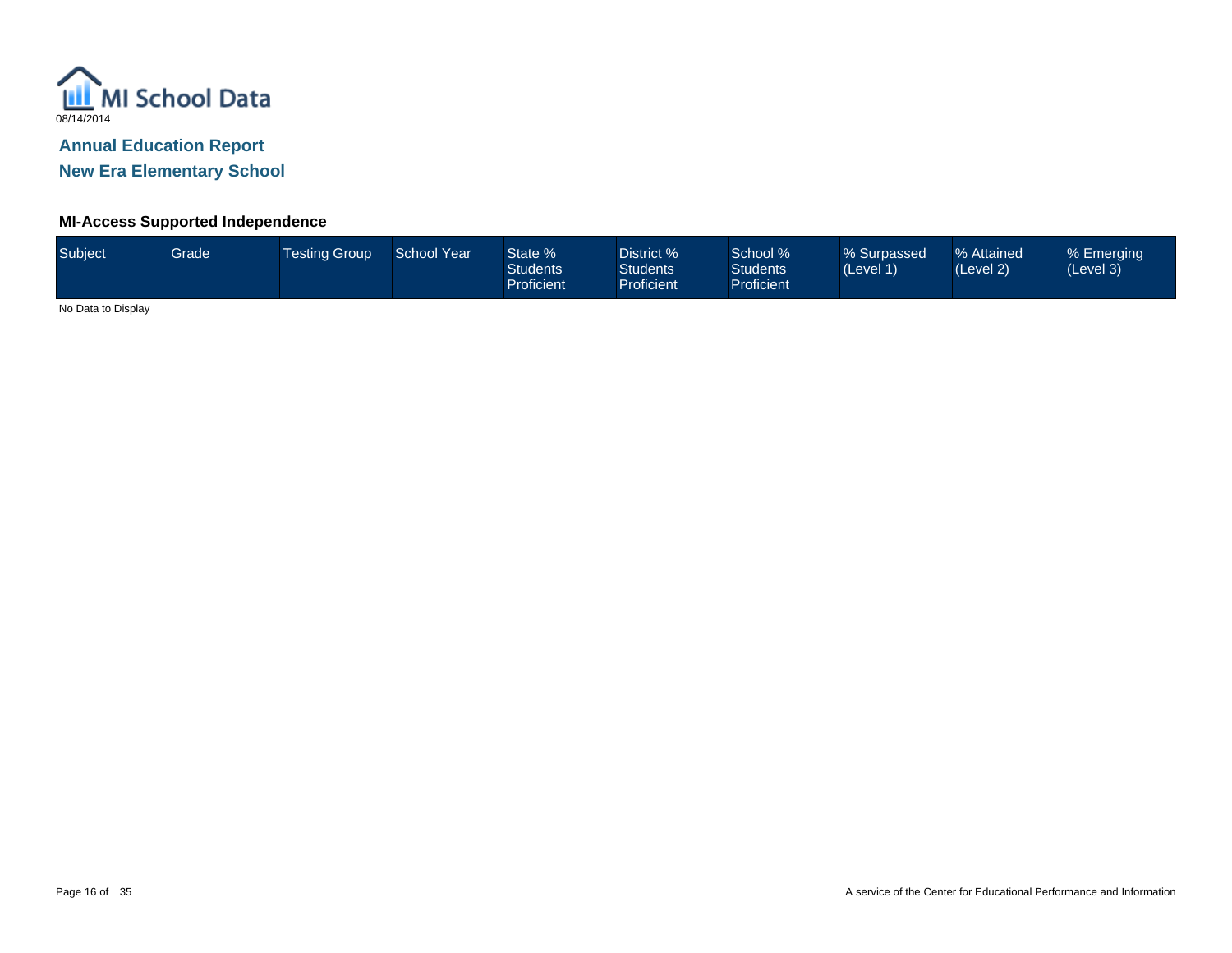

**New Era Elementary School**

#### **MI-Access Participation**

| Subject <sup>1</sup> | <b>Grade</b> | <b>Testing Group</b> | School Year | State %<br><b>Students</b><br>Proficient | District %<br><b>Students</b><br>Proficient | School %<br><b>Students</b><br>Proficient | % Surpassed<br>(Level 1) | % Attained<br>(Level 2) | % Emerging<br>(Level 3) |
|----------------------|--------------|----------------------|-------------|------------------------------------------|---------------------------------------------|-------------------------------------------|--------------------------|-------------------------|-------------------------|
|                      |              |                      |             |                                          |                                             |                                           |                          |                         |                         |

No Data to Display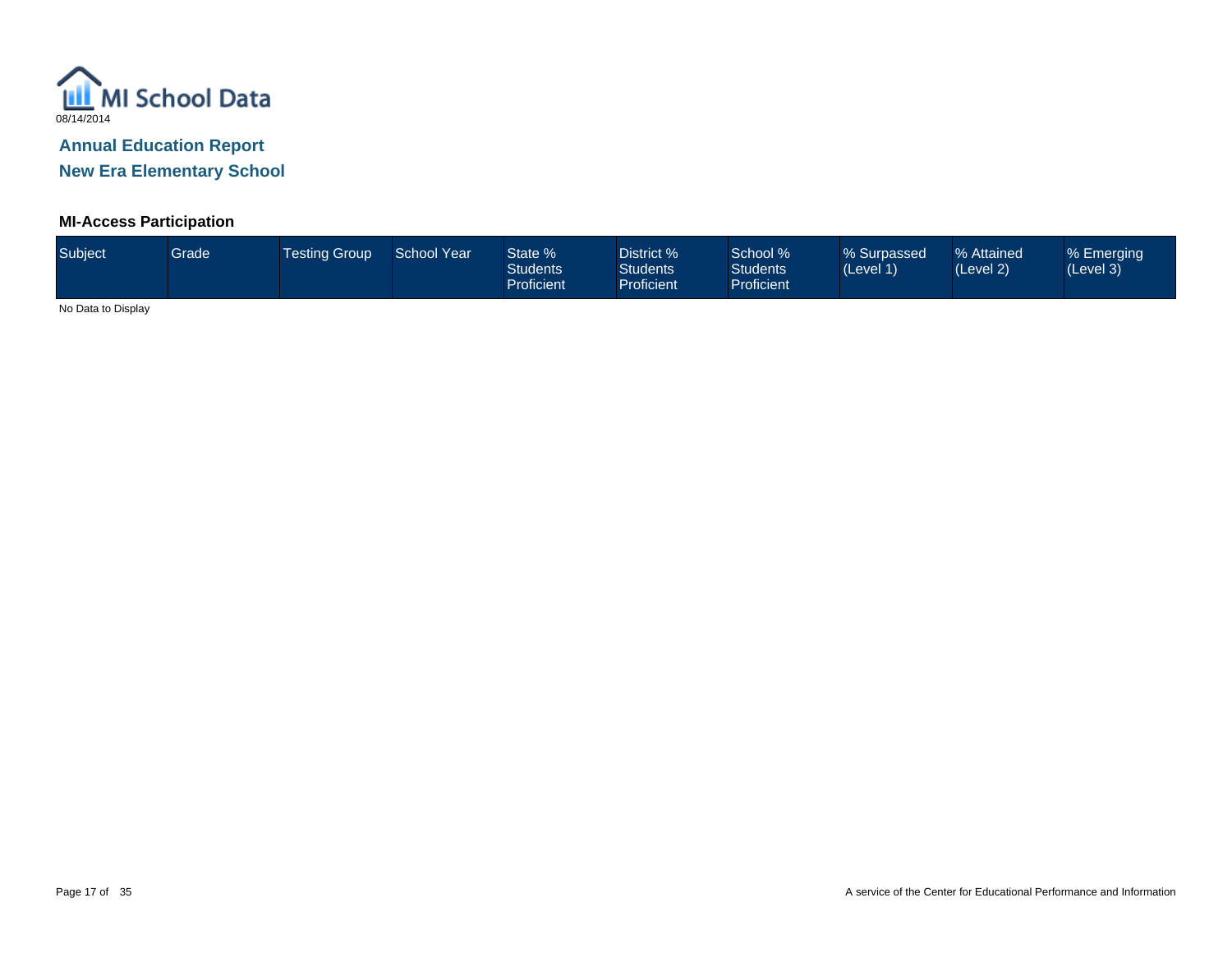

#### **Accountability Details Subject Data**

| <b>Testing Group</b>                         | Location        | Subject            | % Tested Total(Goal<br>95%) | % Proficient for<br>Accountability*                                          |
|----------------------------------------------|-----------------|--------------------|-----------------------------|------------------------------------------------------------------------------|
| <b>All Students</b>                          | Statewide       | <b>Mathematics</b> | 99%                         | 62.2%                                                                        |
| Bottom 30%                                   | Statewide       | <b>Mathematics</b> | N/A                         | 18.9%                                                                        |
| American Indian                              | Statewide       | <b>Mathematics</b> | 98.9%                       | 54.1%                                                                        |
| African American                             | Statewide       | <b>Mathematics</b> | 97.5%                       | 39.5%                                                                        |
| Asian                                        | Statewide       | <b>Mathematics</b> | 99.6%                       | 82.8%                                                                        |
| Hispanic of Any Race                         | Statewide       | <b>Mathematics</b> | 99.1%                       | 51.5%                                                                        |
| Native Hawaiian or Other<br>Pacific Islander | Statewide       | <b>Mathematics</b> | 99%                         | 67.9%                                                                        |
| Two or More Races                            | Statewide       | <b>Mathematics</b> | 99.3%                       | 60.4%                                                                        |
| White                                        | Statewide       | <b>Mathematics</b> | 99.3%                       | 67.9%                                                                        |
| Economically Disadvantaged                   | Statewide       | <b>Mathematics</b> | 98.6%                       | 49.7%                                                                        |
| English Language Learners                    | Statewide       | <b>Mathematics</b> | 99.2%                       | 46%                                                                          |
| <b>Students With Disabilities</b>            | Statewide       | <b>Mathematics</b> | 98.1%                       | 39.7%                                                                        |
| <b>All Students</b>                          | <b>District</b> | <b>Mathematics</b> | 99.3%                       | 53.6%                                                                        |
| Bottom 30%                                   | District        | <b>Mathematics</b> | N/A                         | 15.5%                                                                        |
| American Indian                              | <b>District</b> | <b>Mathematics</b> | $30$                        | <30                                                                          |
| African American                             | <b>District</b> | <b>Mathematics</b> | $30$                        | <30                                                                          |
| Asian                                        | <b>District</b> | <b>Mathematics</b> | $30$                        | $30$                                                                         |
| Hispanic of Any Race                         | District        | <b>Mathematics</b> | 100%                        | 41%                                                                          |
| Two or More Races                            | <b>District</b> | <b>Mathematics</b> | $30$                        | <30                                                                          |
| White                                        | <b>District</b> | <b>Mathematics</b> | 98.8%                       | 62.2%                                                                        |
| Economically Disadvantaged                   | <b>District</b> | <b>Mathematics</b> | 99.5%                       | 44.6%                                                                        |
| English Language Learners                    | <b>District</b> | Mathematics        | 100%                        | 34.8%                                                                        |
| <b>Students With Disabilities</b>            | <b>District</b> | Mathematics        | 100%                        | 41.1%                                                                        |
| <b>All Students</b>                          | School          | <b>Mathematics</b> | 99.5%                       | 47.4%                                                                        |
| Bottom 30%                                   | School          | <b>Mathematics</b> | N/A                         | 24.5%                                                                        |
| African American                             | School          | Mathematics        | $30$                        | <30                                                                          |
| Hispanic of Any Race                         | School          | <b>Mathematics</b> | 100%                        | 39.7%                                                                        |
| Two or More Races                            | School          | Mathematics        | $30$                        | $30$                                                                         |
| White                                        | School          | <b>Mathematics</b> | 99.2%                       | 56.2%                                                                        |
| Economically Disadvantaged                   | School          | Mathematics        | 100%                        | 43.6%                                                                        |
| English Language Learners<br>Page 18 of 35   | School          | <b>Mathematics</b> | 100%                        | 40.4%<br>A service of the Center for Educational Performance and Information |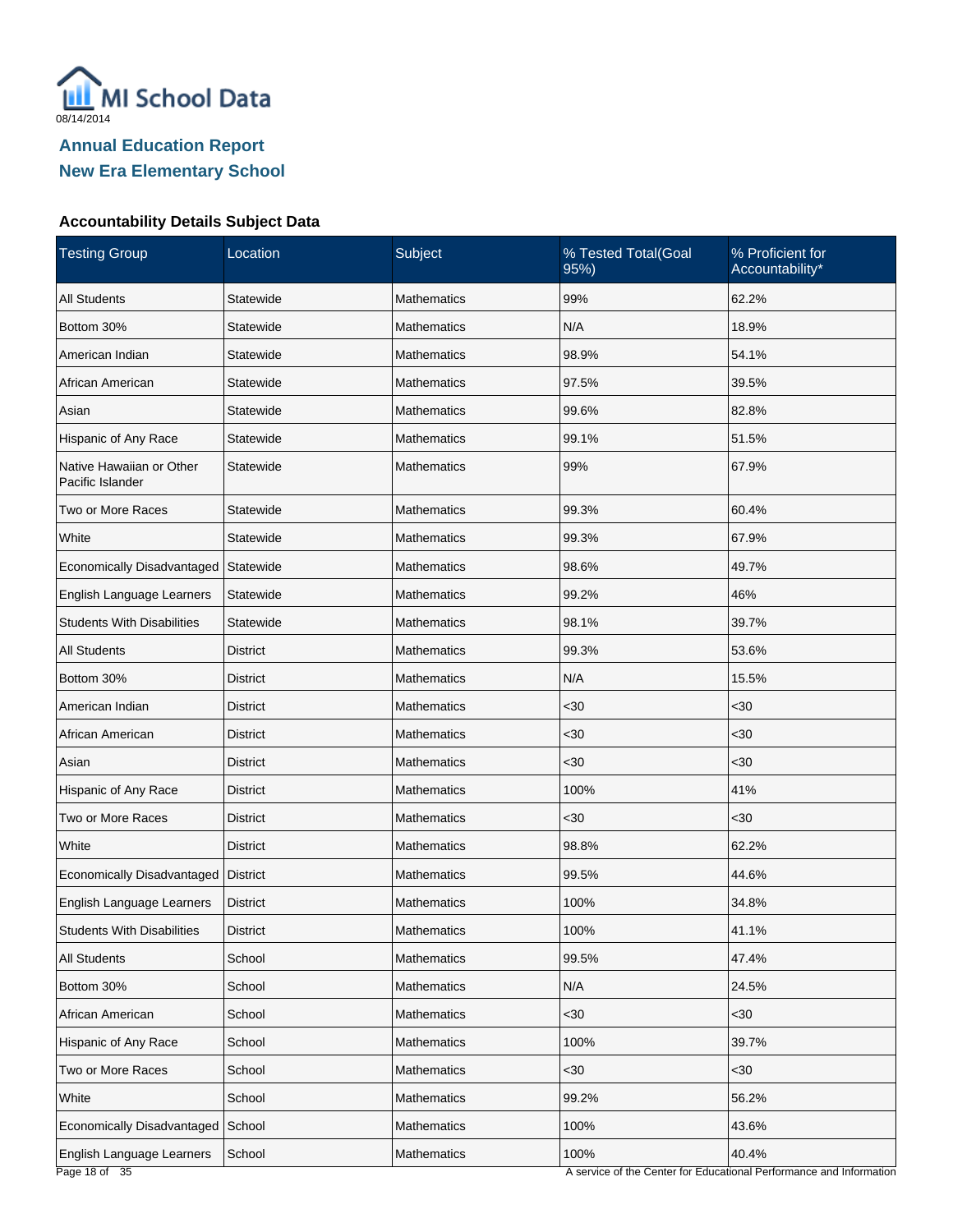

#### **Accountability Details Subject Data**

| <b>Testing Group</b>                         | Location        | Subject            | % Tested Total(Goal<br>95%) | % Proficient for<br>Accountability* |
|----------------------------------------------|-----------------|--------------------|-----------------------------|-------------------------------------|
| <b>Students With Disabilities</b>            | School          | <b>Mathematics</b> | 100%                        | 50%                                 |
| <b>All Students</b>                          | Statewide       | Reading            | 99.1%                       | 85.8%                               |
| Bottom 30%                                   | Statewide       | Reading            | N/A                         | 60.1%                               |
| American Indian                              | Statewide       | Reading            | 99%                         | 83.4%                               |
| African American                             | Statewide       | Reading            | 97.9%                       | 72.2%                               |
| Asian                                        | Statewide       | Reading            | 99.5%                       | 91.9%                               |
| Hispanic of Any Race                         | Statewide       | Reading            | 99.2%                       | 80.5%                               |
| Native Hawaiian or Other<br>Pacific Islander | Statewide       | Reading            | 98.8%                       | 87.3%                               |
| Two or More Races                            | Statewide       | Reading            | 99.4%                       | 86.3%                               |
| White                                        | Statewide       | Reading            | 99.4%                       | 89.3%                               |
| Economically Disadvantaged                   | Statewide       | Reading            | 98.8%                       | 78.5%                               |
| English Language Learners                    | Statewide       | Reading            | 99%                         | 69.8%                               |
| <b>Students With Disabilities</b>            | Statewide       | Reading            | 98.4%                       | 56.2%                               |
| <b>All Students</b>                          | District        | Reading            | 99.5%                       | 78.2%                               |
| Bottom 30%                                   | <b>District</b> | Reading            | N/A                         | 44.3%                               |
| American Indian                              | District        | Reading            | $30$                        | <30                                 |
| African American                             | <b>District</b> | Reading            | $30$                        | <30                                 |
| Asian                                        | District        | Reading            | $30$                        | <30                                 |
| Hispanic of Any Race                         | <b>District</b> | Reading            | 100%                        | 69%                                 |
| Two or More Races                            | District        | Reading            | $30$                        | <30                                 |
| White                                        | <b>District</b> | Reading            | 99.1%                       | 83.9%                               |
| Economically Disadvantaged   District        |                 | Reading            | 99.8%                       | 70%                                 |
| English Language Learners                    | <b>District</b> | Reading            | 100%                        | 60.7%                               |
| <b>Students With Disabilities</b>            | <b>District</b> | Reading            | 100%                        | 39.3%                               |
| <b>All Students</b>                          | School          | Reading            | 99.1%                       | 78.2%                               |
| Bottom 30%                                   | School          | Reading            | N/A                         | 48.1%                               |
| African American                             | School          | Reading            | $30$                        | $30$                                |
| Hispanic of Any Race                         | School          | Reading            | 100%                        | 69.2%                               |
| Two or More Races                            | School          | Reading            | $30$                        | $30$                                |
| White                                        | School          | Reading            | 98.4%                       | 86.4%                               |
| Economically Disadvantaged School            |                 | Reading            | 99.1%                       | 67.7%                               |

A service of the Center for Educational Performance and Information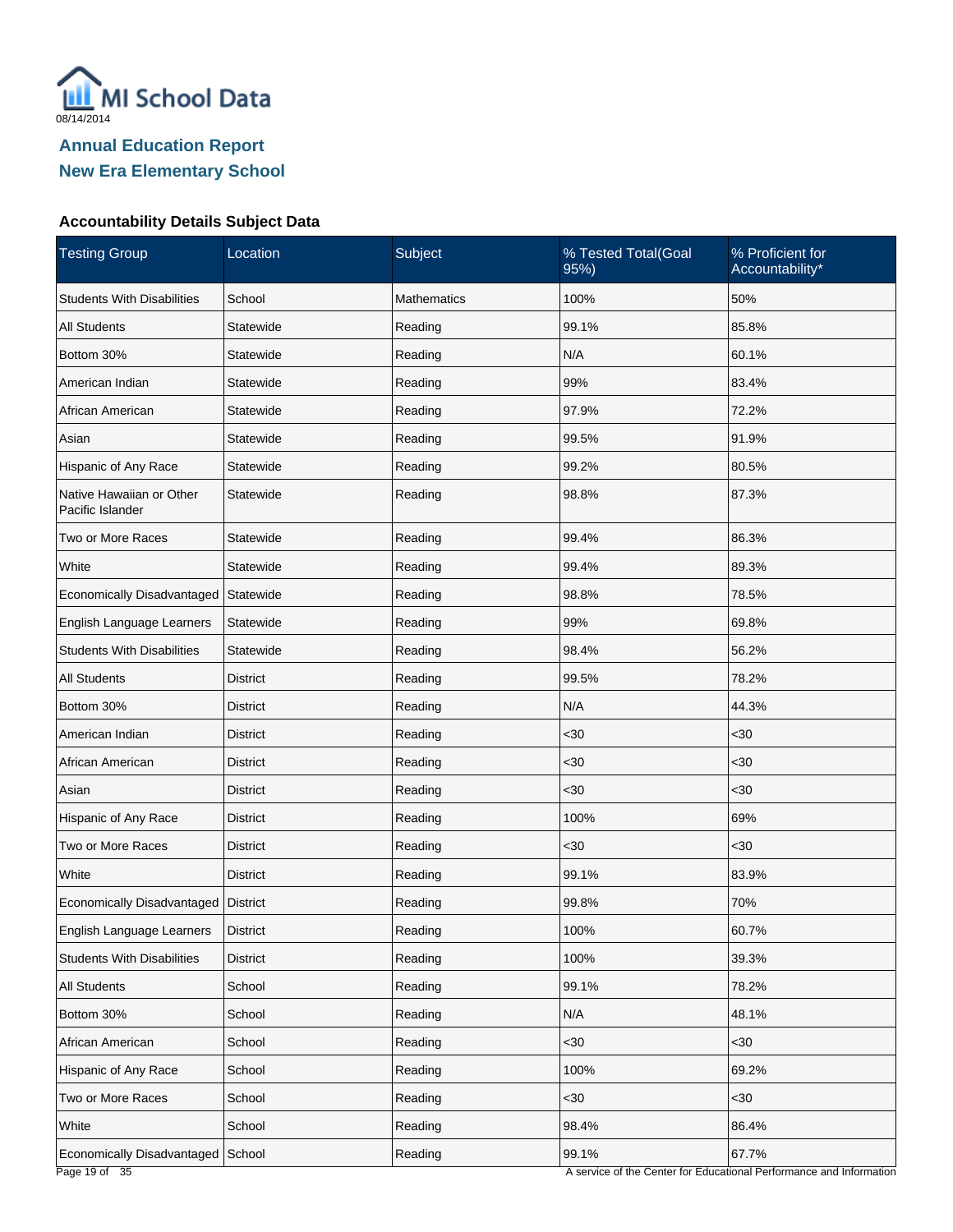

#### **Accountability Details Subject Data**

| <b>Testing Group</b>                         | Location        | Subject | % Tested Total(Goal<br>95%) | % Proficient for<br>Accountability*                                      |
|----------------------------------------------|-----------------|---------|-----------------------------|--------------------------------------------------------------------------|
| English Language Learners                    | School          | Reading | 100%                        | 63.2%                                                                    |
| <b>Students With Disabilities</b>            | School          | Reading | 100%                        | 43.8%                                                                    |
| <b>All Students</b>                          | Statewide       | Science | 98.3%                       | 42.9%                                                                    |
| Bottom 30%                                   | Statewide       | Science | N/A                         | 1.5%                                                                     |
| American Indian                              | Statewide       | Science | 98.4%                       | 35.6%                                                                    |
| African American                             | Statewide       | Science | 95.8%                       | 14.9%                                                                    |
| Asian                                        | Statewide       | Science | 99.4%                       | 61.1%                                                                    |
| Hispanic of Any Race                         | Statewide       | Science | 98.5%                       | 26.7%                                                                    |
| Native Hawaiian or Other<br>Pacific Islander | Statewide       | Science | 99.1%                       | 48.4%                                                                    |
| Two or More Races                            | Statewide       | Science | 98.9%                       | 40.6%                                                                    |
| White                                        | Statewide       | Science | 98.9%                       | 50.1%                                                                    |
| Economically Disadvantaged                   | Statewide       | Science | 97.4%                       | 26.4%                                                                    |
| English Language Learners                    | Statewide       | Science | 98.4%                       | 11.2%                                                                    |
| <b>Students With Disabilities</b>            | Statewide       | Science | 97.2%                       | 16.1%                                                                    |
| <b>All Students</b>                          | <b>District</b> | Science | 98.4%                       | 40.2%                                                                    |
| Bottom 30%                                   | District        | Science | N/A                         | 0%                                                                       |
| American Indian                              | <b>District</b> | Science | $30$                        | $30$                                                                     |
| African American                             | District        | Science | $30$                        | <30                                                                      |
| Asian                                        | <b>District</b> | Science | $30$                        | <30                                                                      |
| Hispanic of Any Race                         | District        | Science | 98.1%                       | 23.3%                                                                    |
| Two or More Races                            | <b>District</b> | Science | $30$                        | <30                                                                      |
| White                                        | <b>District</b> | Science | 98.5%                       | 50%                                                                      |
| Economically Disadvantaged   District        |                 | Science | 98.8%                       | 29.7%                                                                    |
| English Language Learners                    | District        | Science | 98.5%                       | 7.4%                                                                     |
| <b>Students With Disabilities</b>            | <b>District</b> | Science | 94%                         | 2.4%                                                                     |
| All Students                                 | School          | Science | 98.9%                       | 29.1%                                                                    |
| Bottom 30%                                   | School          | Science | N/A                         | $30$                                                                     |
| African American                             | School          | Science | $30$                        | $30$                                                                     |
| Hispanic of Any Race                         | School          | Science | 100%                        | 9.1%                                                                     |
| Two or More Races                            | School          | Science | $30$                        | $30$                                                                     |
| White<br>$D_{200}$ 20 of $35$                | School          | Science | 98%                         | 46.5%<br>ruice of the Conter for Educational Performance and Information |

A service of the Center for Educational Performance and Information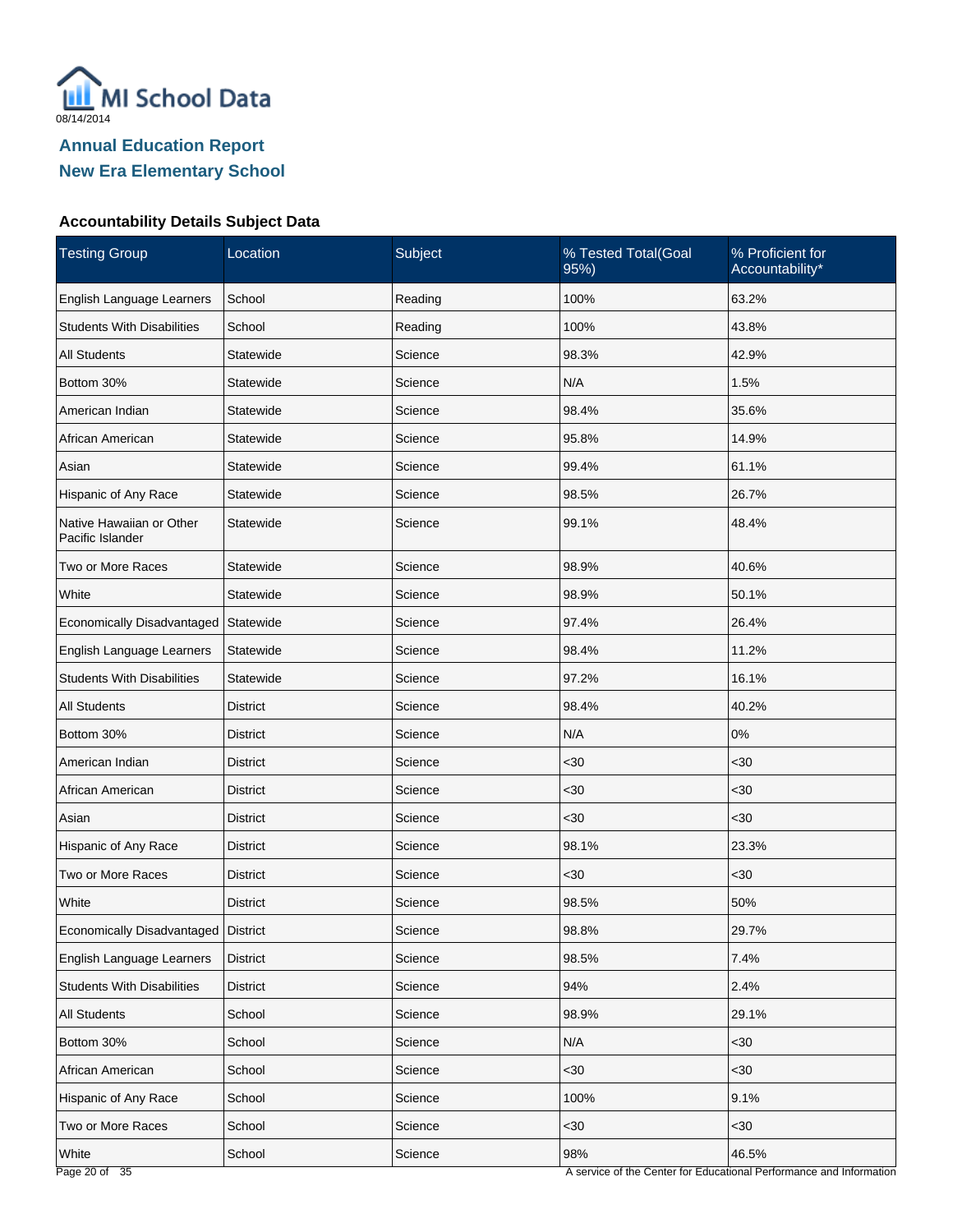

#### **Accountability Details Subject Data**

| <b>Testing Group</b>                         | Location        | Subject               | % Tested Total(Goal<br>95%) | % Proficient for<br>Accountability*                                 |
|----------------------------------------------|-----------------|-----------------------|-----------------------------|---------------------------------------------------------------------|
| Economically Disadvantaged                   | School          | Science               | 100%                        | 12.5%                                                               |
| English Language Learners                    | School          | Science               | $30$                        | <30                                                                 |
| <b>Students With Disabilities</b>            | School          | Science               | $30$                        | <30                                                                 |
| All Students                                 | Statewide       | <b>Social Studies</b> | 97.3%                       | 57.3%                                                               |
| Bottom 30%                                   | Statewide       | Social Studies        | N/A                         | 9.1%                                                                |
| American Indian                              | Statewide       | <b>Social Studies</b> | 97.7%                       | 49.7%                                                               |
| African American                             | Statewide       | <b>Social Studies</b> | 93.6%                       | 28.4%                                                               |
| Asian                                        | Statewide       | <b>Social Studies</b> | 99.1%                       | 74.4%                                                               |
| Hispanic of Any Race                         | Statewide       | <b>Social Studies</b> | 97.5%                       | 42.7%                                                               |
| Native Hawaiian or Other<br>Pacific Islander | Statewide       | <b>Social Studies</b> | 98.9%                       | 65.5%                                                               |
| Two or More Races                            | Statewide       | <b>Social Studies</b> | 98.2%                       | 53.8%                                                               |
| White                                        | Statewide       | <b>Social Studies</b> | 98.2%                       | 64.5%                                                               |
| Economically Disadvantaged                   | Statewide       | <b>Social Studies</b> | 95.8%                       | 40.4%                                                               |
| English Language Learners                    | Statewide       | <b>Social Studies</b> | 97.5%                       | 22.7%                                                               |
| <b>Students With Disabilities</b>            | Statewide       | <b>Social Studies</b> | 92.3%                       | 21.7%                                                               |
| All Students                                 | District        | <b>Social Studies</b> | 99%                         | 53.7%                                                               |
| Bottom 30%                                   | <b>District</b> | <b>Social Studies</b> | N/A                         | 0%                                                                  |
| American Indian                              | District        | <b>Social Studies</b> | $30$                        | <30                                                                 |
| African American                             | <b>District</b> | <b>Social Studies</b> | <30                         | $30$                                                                |
| Asian                                        | <b>District</b> | <b>Social Studies</b> | $30$                        | <30                                                                 |
| Hispanic of Any Race                         | <b>District</b> | <b>Social Studies</b> | 100%                        | 32%                                                                 |
| Two or More Races                            | District        | <b>Social Studies</b> | $30$                        | <30                                                                 |
| White                                        | <b>District</b> | <b>Social Studies</b> | 98.4%                       | 65.3%                                                               |
| Economically Disadvantaged                   | District        | Social Studies        | 98.9%                       | 41.8%                                                               |
| English Language Learners                    | <b>District</b> | <b>Social Studies</b> | 100%                        | 19.3%                                                               |
| <b>Students With Disabilities</b>            | <b>District</b> | Social Studies        | 100%                        | 12.8%                                                               |
| <b>All Students</b>                          | School          | <b>Social Studies</b> | 0%                          | 32.3%                                                               |
| Bottom 30%                                   | School          | Social Studies        | N/A                         | $30$                                                                |
| African American                             | School          | <b>Social Studies</b> | $30$                        | $30$                                                                |
| Hispanic of Any Race                         | School          | Social Studies        | $0\%$                       | 18.6%                                                               |
| Two or More Races                            | School          | Social Studies        | $30$                        | $30$                                                                |
| Page 21 of 35                                |                 |                       |                             | A service of the Center for Educational Performance and Information |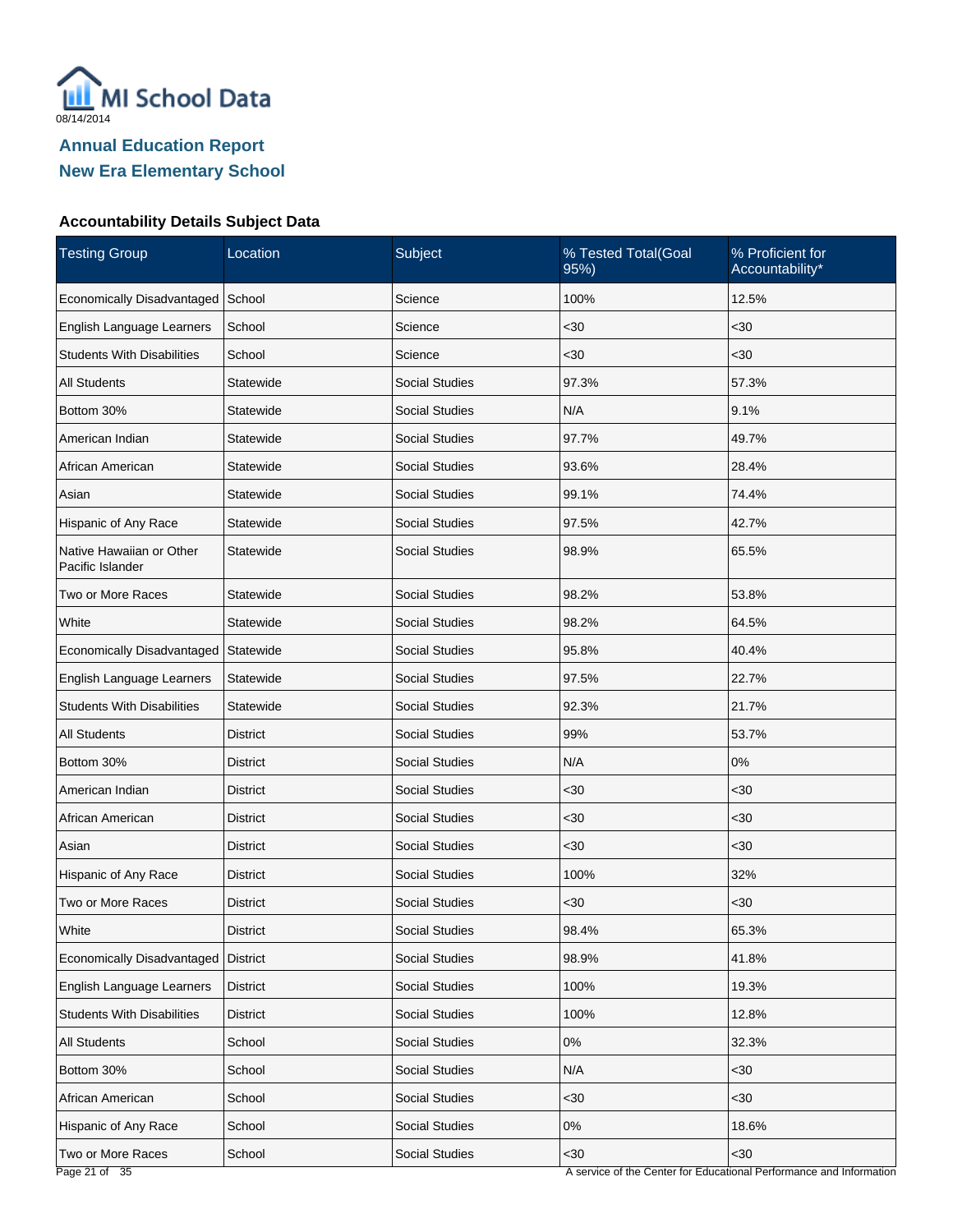

#### **Accountability Details Subject Data**

| <b>Testing Group</b>                         | Location        | Subject               | % Tested Total(Goal<br>95%)                    | % Proficient for<br>Accountability* |
|----------------------------------------------|-----------------|-----------------------|------------------------------------------------|-------------------------------------|
| White                                        | School          | <b>Social Studies</b> | $0\%$                                          | 44.4%                               |
| Economically Disadvantaged                   | School          | <b>Social Studies</b> | 0%                                             | 22.6%                               |
| English Language Learners                    | School          | <b>Social Studies</b> | $30$                                           | $30$                                |
| <b>Students With Disabilities</b>            | School          | <b>Social Studies</b> | $30$                                           | $30$                                |
| <b>All Students</b>                          | Statewide       | Writing               | 98.5%                                          | 73.2%                               |
| Bottom 30%                                   | Statewide       | Writing               | N/A                                            | 26.5%                               |
| American Indian                              | Statewide       | Writing               | 98.5%                                          | 63.2%                               |
| African American                             | Statewide       | Writing               | 96.4%                                          | 54.4%                               |
| Asian                                        | Statewide       | Writing               | 99%                                            | 86%                                 |
| Hispanic of Any Race                         | Statewide       | Writing               | 98.8%                                          | 64.3%                               |
| Native Hawaiian or Other<br>Pacific Islander | Statewide       | Writing               | 99%                                            | 76.6%                               |
| Two or More Races                            | Statewide       | Writing               | 99.1%                                          | 72.8%                               |
| White                                        | Statewide       | Writing               | 99%                                            | 77.8%                               |
| Economically Disadvantaged                   | Statewide       | Writing               | 97.8%                                          | 61.3%                               |
| English Language Learners                    | Statewide       | Writing               | 98%                                            | 51.1%                               |
| <b>Students With Disabilities</b>            | Statewide       | Writing               | 97.7%                                          | 35.2%                               |
| <b>All Students</b>                          | <b>District</b> | Writing               | 99.7%                                          | 66.1%                               |
| Bottom 30%                                   | <b>District</b> | Writing               | N/A                                            | 0%                                  |
| American Indian                              | <b>District</b> | Writing               | $30$                                           | $30$                                |
| African American                             | <b>District</b> | Writing               | <30                                            | <30                                 |
| Asian                                        | <b>District</b> | Writing               | $30$                                           | $30$                                |
| Hispanic of Any Race                         | <b>District</b> | Writing               | 100%                                           | 58.1%                               |
| Two or More Races                            | <b>District</b> | Writing               | <30                                            | $30$                                |
| White                                        | <b>District</b> | Writing               | 99.5%                                          | 69.8%                               |
| Economically Disadvantaged District          |                 | Writing               | 99.4%                                          | 56.6%                               |
| English Language Learners                    | <b>District</b> | Writing               | 100%                                           | 42.6%                               |
| <b>Students With Disabilities</b>            | <b>District</b> | Writing               | 97.8%                                          | 28.2%                               |
| All Students                                 | School          | Writing               | $30$                                           | $30$                                |
| African American                             | School          | Writing               |                                                |                                     |
| Hispanic of Any Race                         | School          | Writing               |                                                |                                     |
| Two or More Races<br>$D_{0}$ $(22.01)$       | School          | Writing               | consider of the Conter for Educational Derform | ongo and Information                |

A service of the Center for Educational Performance and Information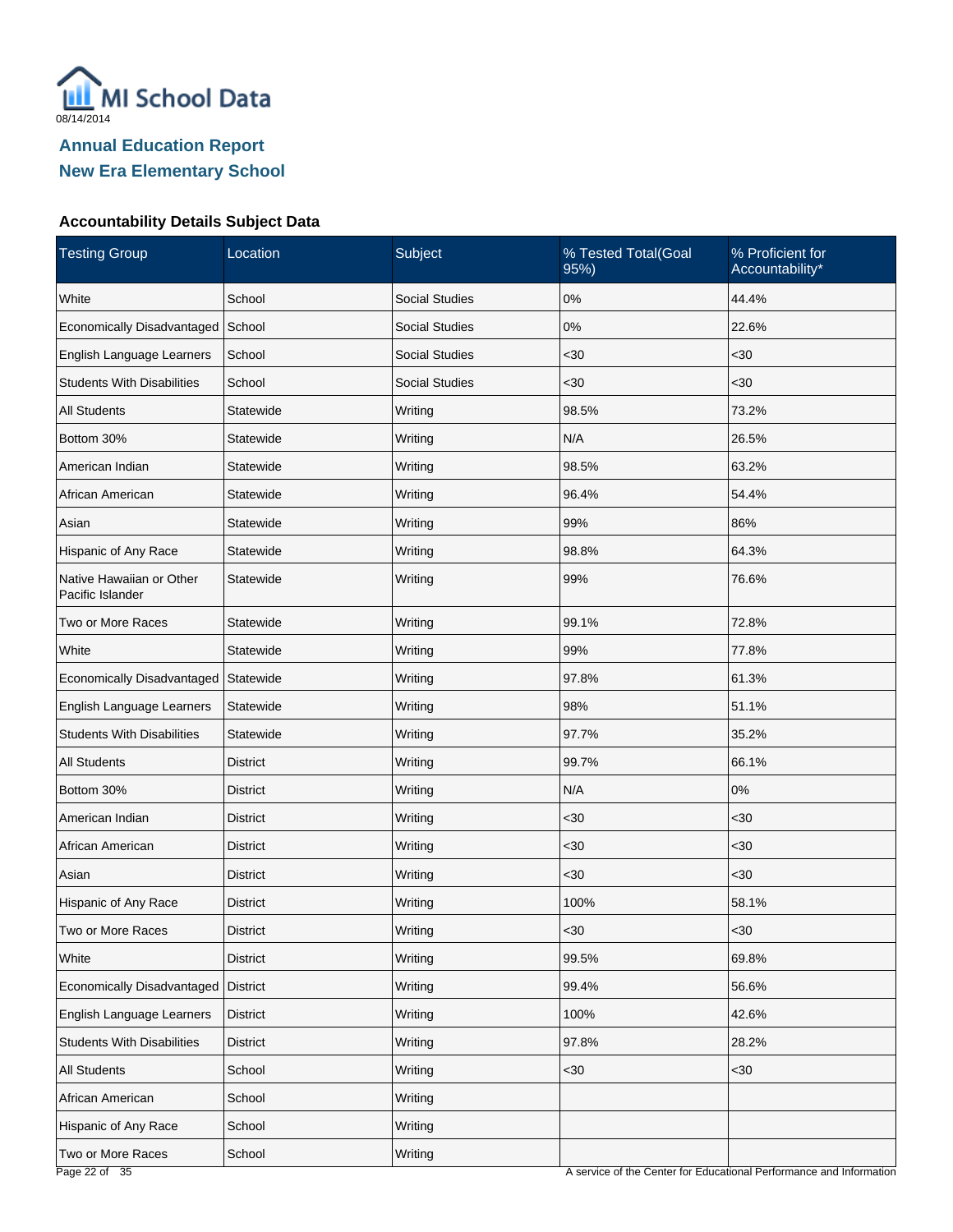

#### **Accountability Details Subject Data**

| <b>Testing Group</b>              | Location | <b>Subject</b> | % Tested Total (Goal<br>95% | % Proficient for<br>Accountability* |
|-----------------------------------|----------|----------------|-----------------------------|-------------------------------------|
| White                             | School   | Writing        | $30$                        | $30$                                |
| Economically Disadvantaged School |          | Writing        |                             |                                     |
| <b>English Language Learners</b>  | School   | Writing        |                             |                                     |
| Students With Disabilities        | School   | Writing        | $30$                        | $30$                                |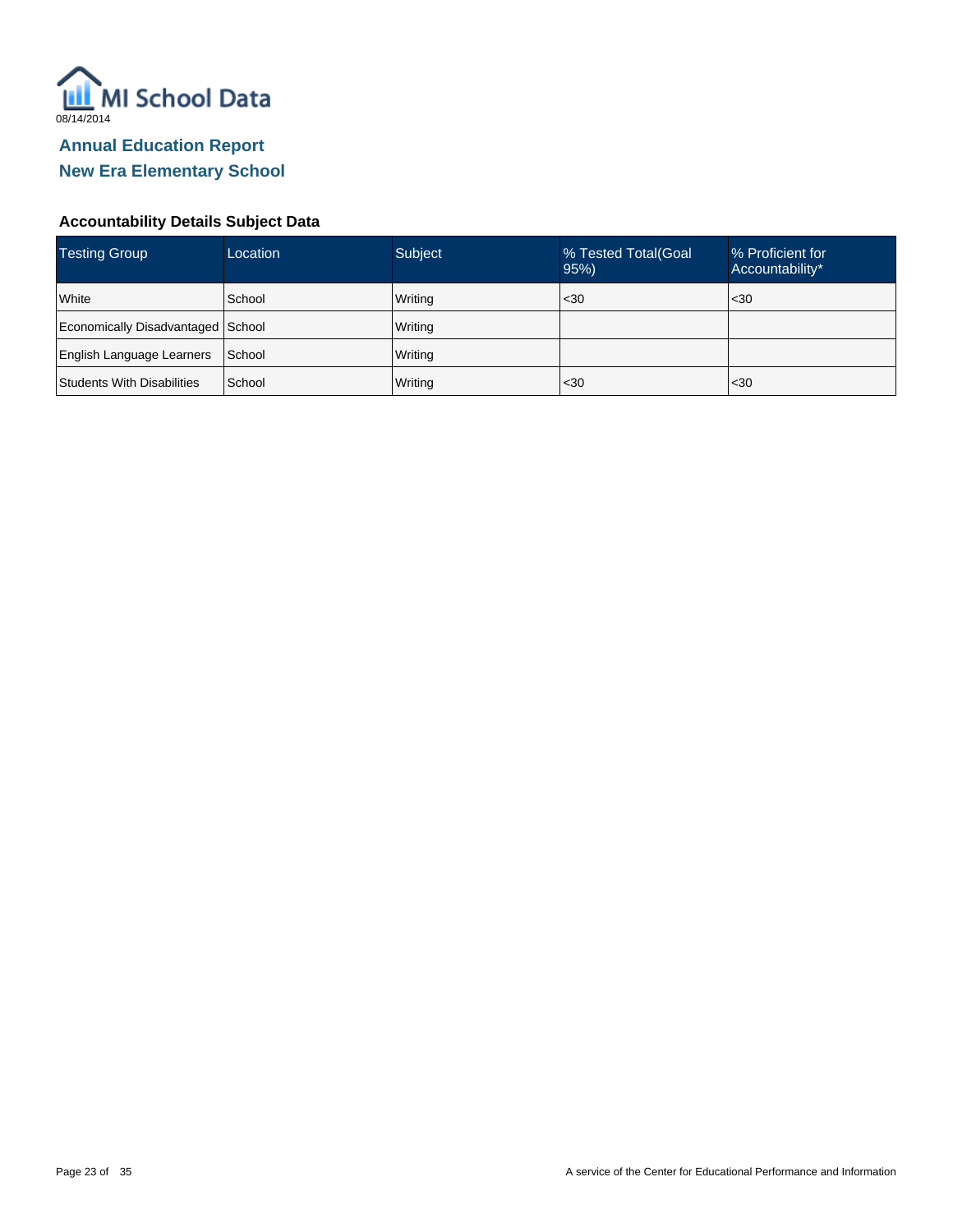

#### **Accountability Details Graduation Data**

| <b>Testing Group</b>                      | Location        | Accountability Scorecard Completion Rate<br>(High Schools only)<br>(Goal 80%) |
|-------------------------------------------|-----------------|-------------------------------------------------------------------------------|
| <b>All Students</b>                       | Statewide       | 77%                                                                           |
| American Indian                           | Statewide       | 64.1%                                                                         |
| African American                          | Statewide       | 60.5%                                                                         |
| Asian                                     | Statewide       | 87.9%                                                                         |
| Hispanic of Any Race                      | Statewide       | 67.3%                                                                         |
| Migrant                                   | Statewide       | 70.5%                                                                         |
| Native Hawaiian or Other Pacific Islander | Statewide       | 69.2%                                                                         |
| Two or More Races                         | Statewide       | 73.9%                                                                         |
| White                                     | Statewide       | 82.1%                                                                         |
| Female                                    | Statewide       | 81.5%                                                                         |
| Male                                      | Statewide       | 72.7%                                                                         |
| Economically Disadvantaged                | Statewide       | 63.9%                                                                         |
| English Language Learners                 | Statewide       | 65.4%                                                                         |
| <b>Students With Disabilities</b>         | Statewide       | 53.6%                                                                         |
| <b>Homeless</b>                           | Statewide       | 54.2%                                                                         |
| <b>All Students</b>                       | <b>District</b> | 73.3%                                                                         |
| Hispanic of Any Race                      | <b>District</b> | 74.3%                                                                         |
| White                                     | <b>District</b> | 72.6%                                                                         |
| Economically Disadvantaged                | <b>District</b> | 63%                                                                           |
| Bottom 30%                                | <b>District</b> | 90%                                                                           |

\* All data based on students enrolled for a full academic year.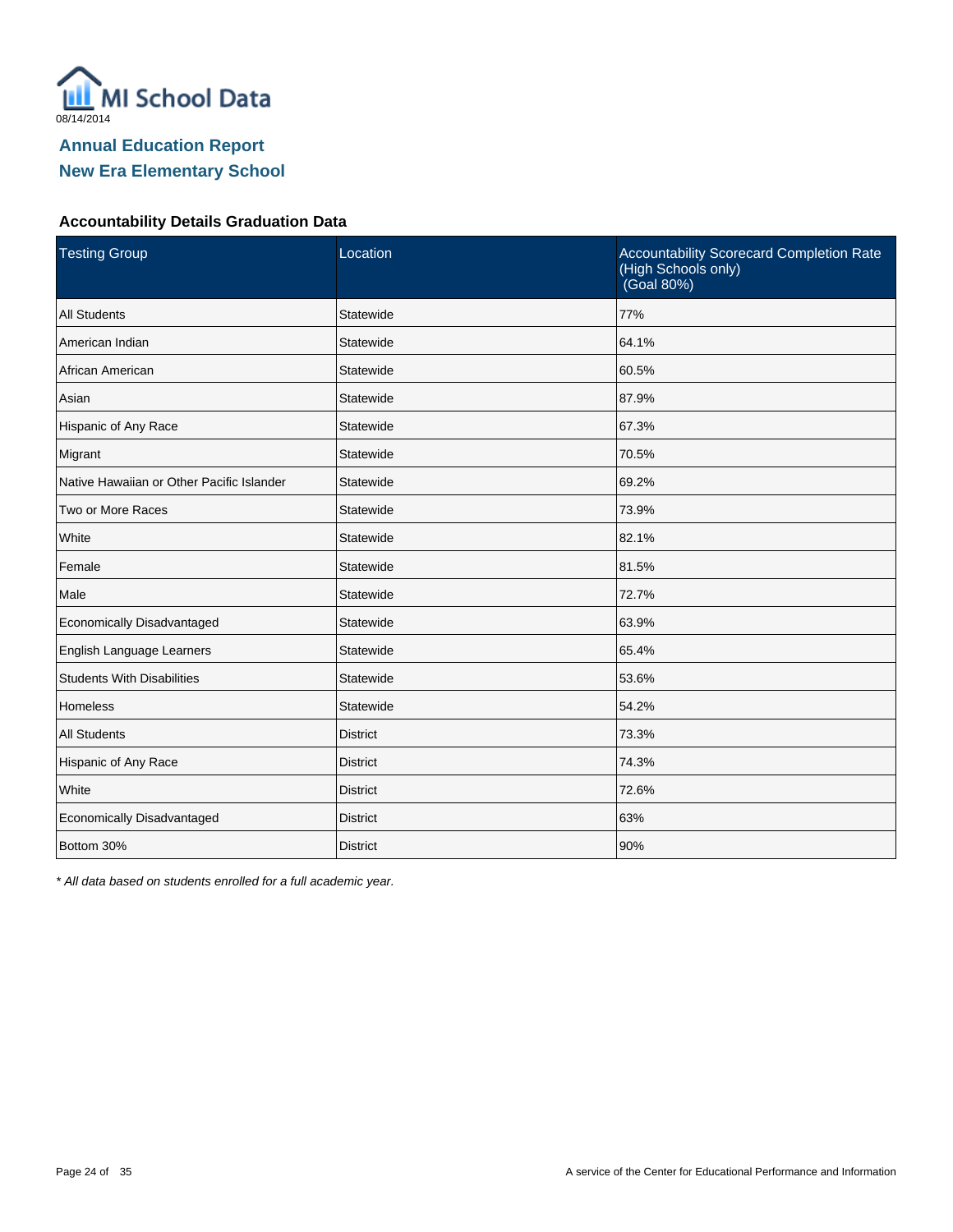

#### **Accountability Details Attendance Data**

| <b>Testing Group</b> | Location        | Attendance Rate<br>(Goal 90%) |
|----------------------|-----------------|-------------------------------|
| <b>All Students</b>  | Statewide       | 94.3%                         |
| <b>All Students</b>  | <b>District</b> | 96%                           |
| <b>All Students</b>  | School          | 96%                           |

\* All data based on students enrolled for a full academic year.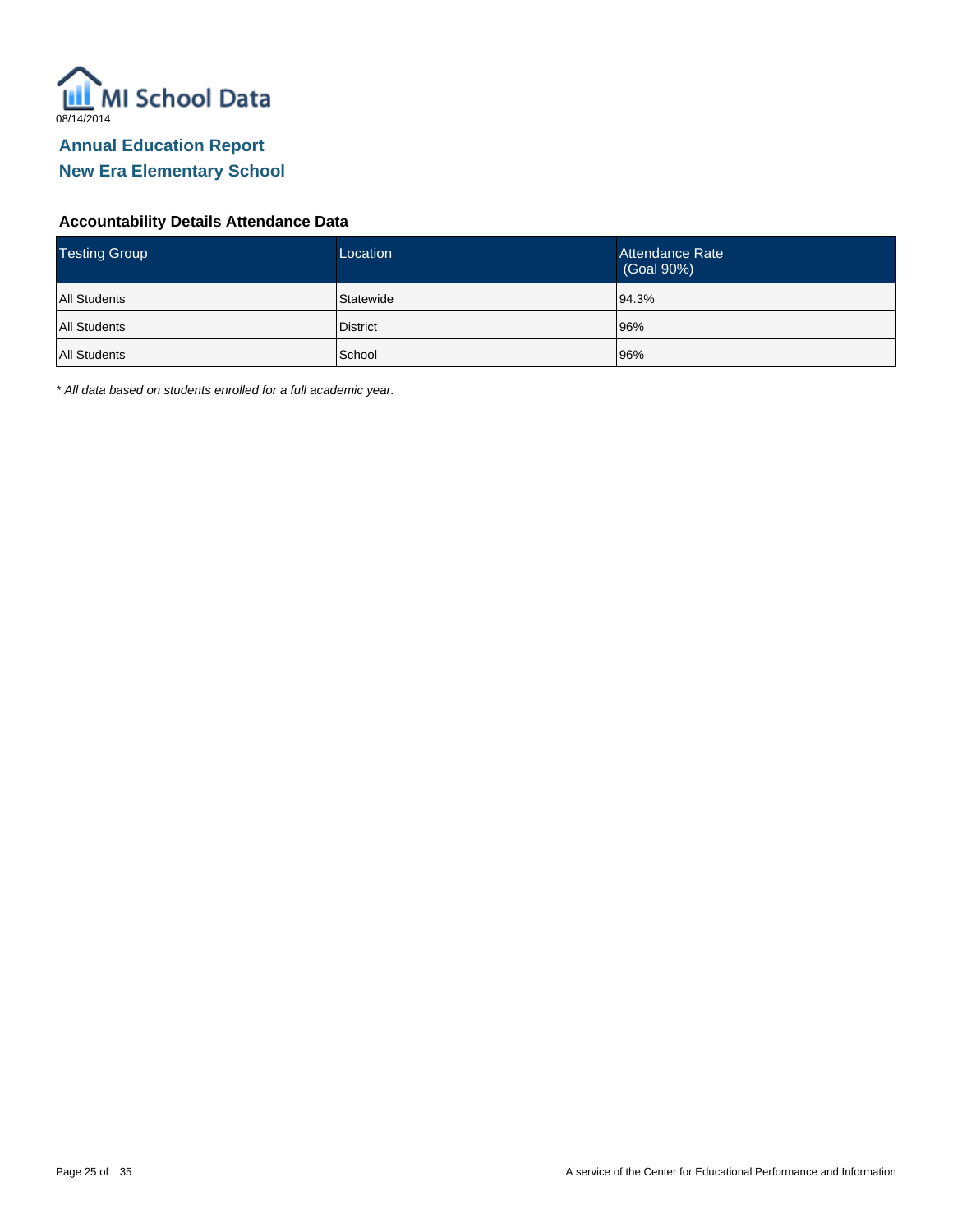

**New Era Elementary School**

#### **Accountability Status District Data**

| <b>District</b><br><b>Name</b> | Reading<br><b>Status</b> | Reading<br>Score | Writinal<br><b>Status</b> | <b>Writing</b><br>Score <sup>'</sup> | Math Status Math Score |  | Science<br><b>Status</b> | Science<br>Score | Social<br><b>Studies</b><br><b>Status</b> | Social<br><b>Studies</b><br>Score | Overall<br><b>Status</b> | Overall<br>Score |
|--------------------------------|--------------------------|------------------|---------------------------|--------------------------------------|------------------------|--|--------------------------|------------------|-------------------------------------------|-----------------------------------|--------------------------|------------------|
|--------------------------------|--------------------------|------------------|---------------------------|--------------------------------------|------------------------|--|--------------------------|------------------|-------------------------------------------|-----------------------------------|--------------------------|------------------|

No Data to Display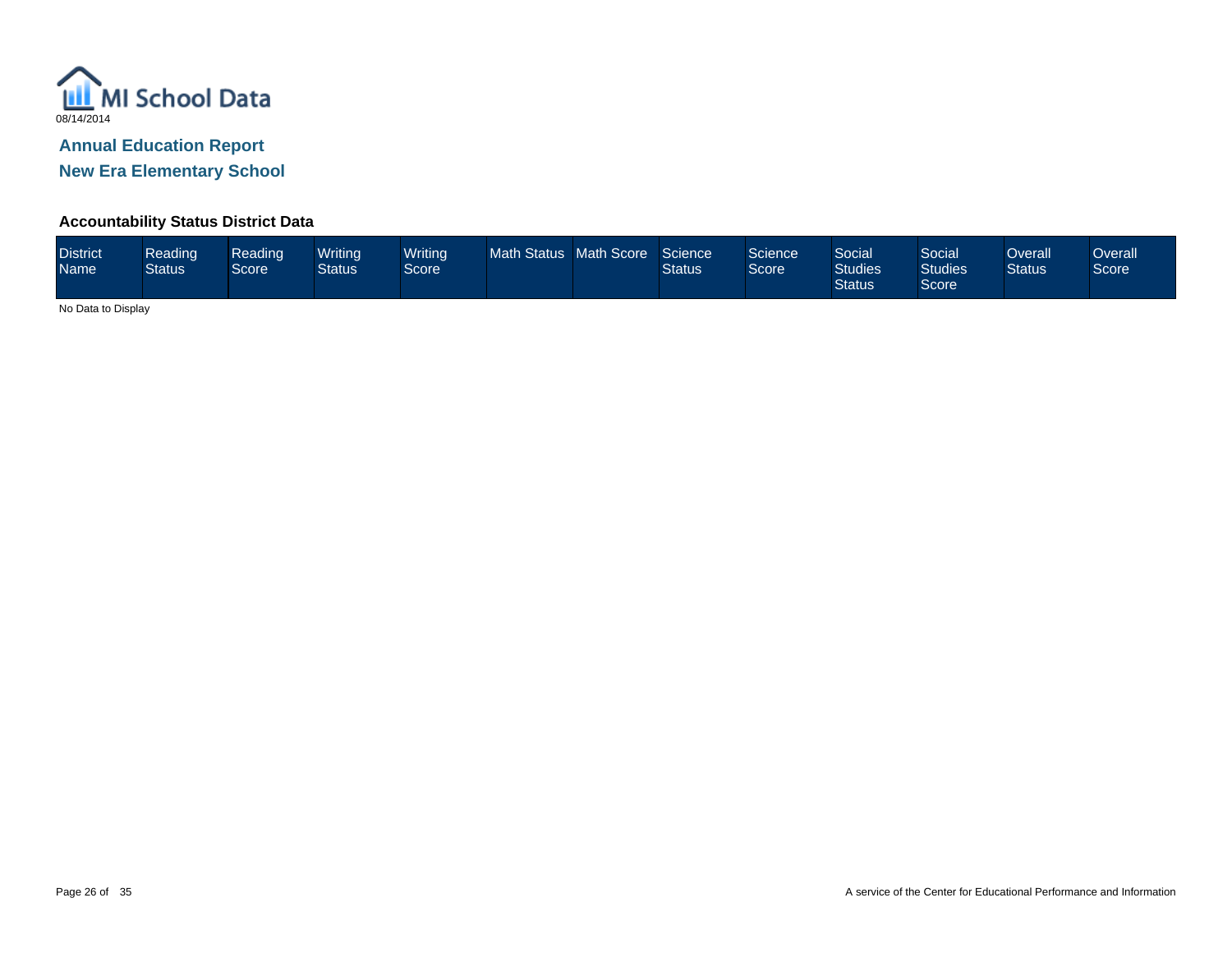

**New Era Elementary School**

#### **Accountability Status School Data**

| <b>District</b><br><b>Name</b> | School<br>Name                  | <b>Title 1</b><br><b>Status</b> | Reading<br><b>Status</b> | Reading<br>Score | Writing<br><b>Status</b> | Writing<br>Score | <b>Math</b><br><b>Status</b> | <b>Math</b><br>Score | Science<br><b>Status</b> | Science<br>Score | Social<br><b>Studies</b><br><b>Status</b> | Social<br><b>Studies</b><br>Score <sup>1</sup> | Overall<br><b>Status</b> | Overall<br>Score |
|--------------------------------|---------------------------------|---------------------------------|--------------------------|------------------|--------------------------|------------------|------------------------------|----------------------|--------------------------|------------------|-------------------------------------------|------------------------------------------------|--------------------------|------------------|
| Shelby<br>Public<br>Schools    | New Era<br>Elementary<br>School |                                 | Green                    |                  | Green                    |                  | Green                        |                      | Green                    |                  | Green                                     |                                                | Yellow                   | 39               |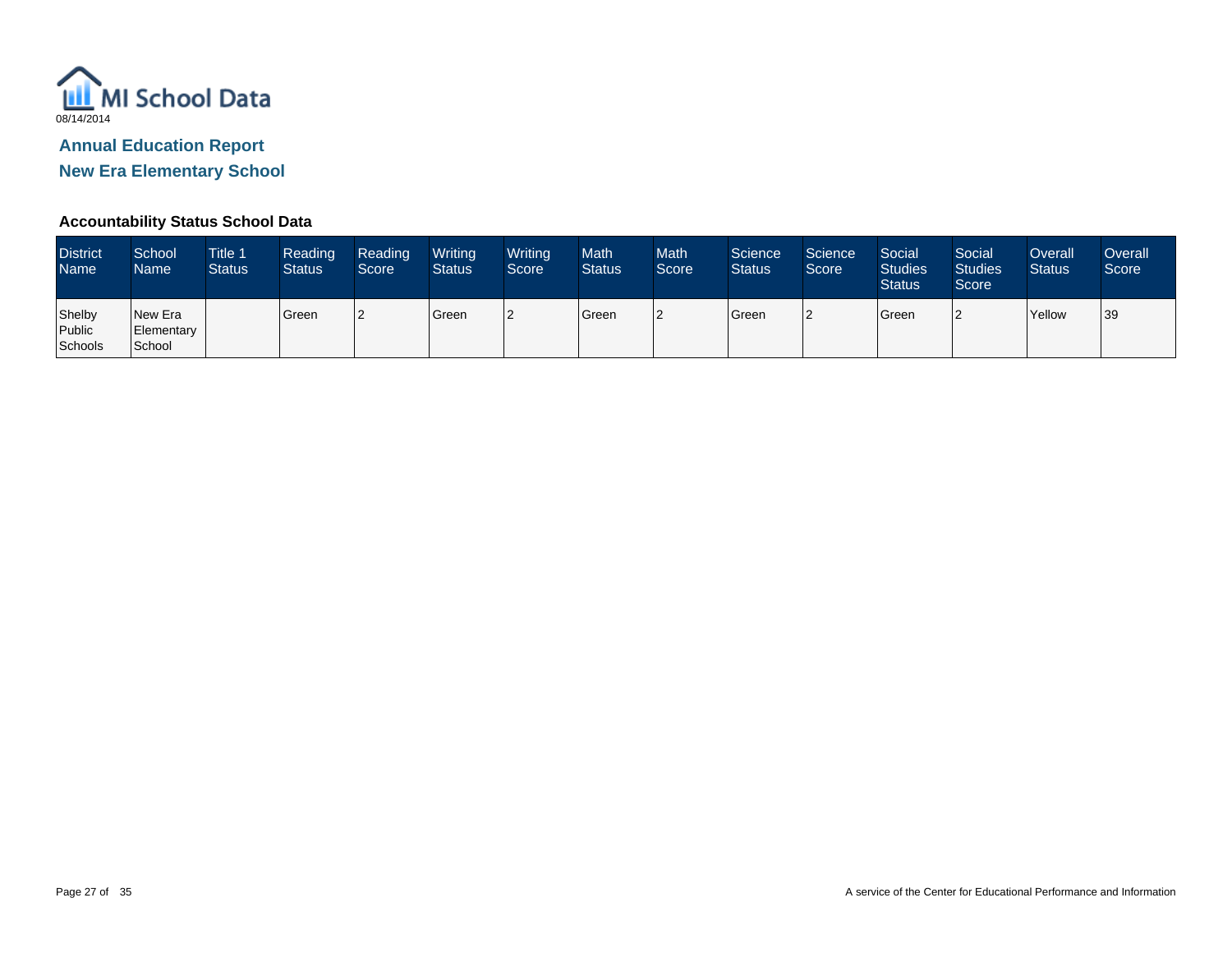

#### **Teacher Quality - Qualification**

|                                                                                                             | Other | B.A. | <b>M.A.</b> | .P.H.D. |
|-------------------------------------------------------------------------------------------------------------|-------|------|-------------|---------|
| Professional Qualifications of 0<br>All Public Elementary and<br>Secondary School Teachers<br>in the School |       |      |             |         |

Professional Qualifications are defined by the State and may include information such as the degrees of public school teachers (e.g., percentage of teachers with Bachelors Degrees or Masters Degrees) or the percentage of fully certified teachers

#### **Teacher Quality - Class**

|                                                                                                                              | School Aggregate | <b>High-Poverty Schools</b> | <b>Low-Poverty Schools</b> |
|------------------------------------------------------------------------------------------------------------------------------|------------------|-----------------------------|----------------------------|
| Percentage of Core Academic<br>Subject Elementary and Secondary<br>School Classes not Taught by Highly<br>Qualified Teachers | $0.0\%$          | $0.0\%$                     | $10.0\%$                   |

#### **Teacher Quality - Provisional**

|                                                                                                             | <b>Certification Percent</b> |
|-------------------------------------------------------------------------------------------------------------|------------------------------|
| Percentage of Public Elementary and Secondary School Teachers in the<br>School with Emergency Certification | 10%                          |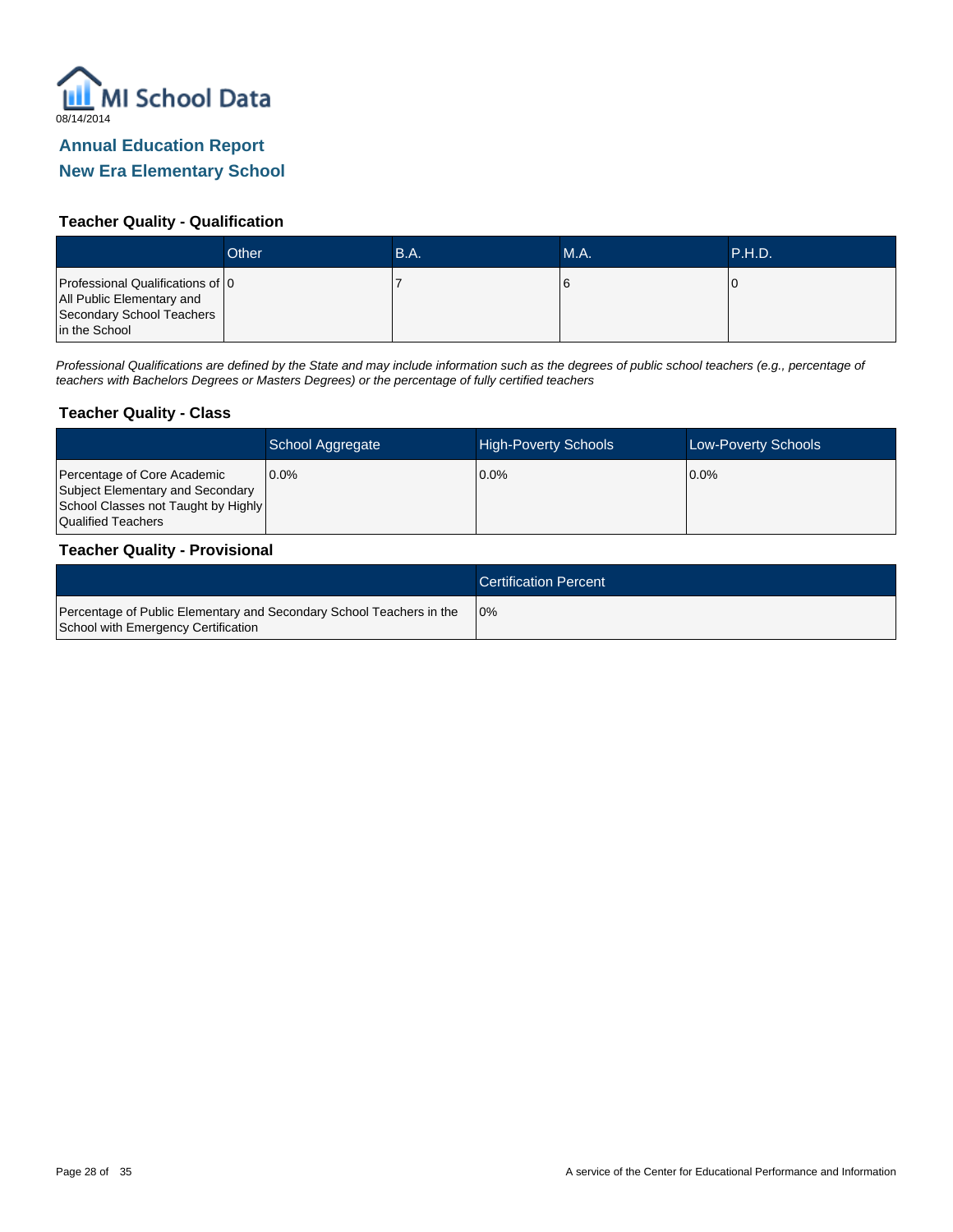

#### **NAEP Grade 4 Math**

|                                                                                                                                             | <b>Percent of Students</b>                 | Percent below Basic Percent Basic |                            | <b>Percent Proficient</b>           | <b>Percent Advanced</b>   |
|---------------------------------------------------------------------------------------------------------------------------------------------|--------------------------------------------|-----------------------------------|----------------------------|-------------------------------------|---------------------------|
| <b>All Students</b>                                                                                                                         | 100                                        | 23                                | 40                         | 30                                  | 17                        |
| Male<br>Female                                                                                                                              | 52<br>48                                   | 24<br>23                          | 38<br>41                   | 31<br>30                            | 6                         |
| National Lunch<br>Program Eligibility<br>Eligible<br>Not Eligible<br>Info not available                                                     | 54<br>46<br>$\ddagger$                     | 35<br>9                           | 45<br>34<br>$\ddagger$     | 18<br>45<br>ŧ                       | $\overline{2}$<br>12<br>ŧ |
| Race/Ethnicity<br>White<br><b>Black</b><br>Hispanic<br>Asian<br>American Indian<br>Native Hawaiian/Pacific<br>Islander<br>Two or More Races | 66<br>19<br>9<br>11<br>ŧ<br>$\overline{2}$ | 14<br>53<br>36<br>11<br>16        | 41<br>37<br>42<br>35<br>50 | 38<br>9<br>18<br>24<br>ŧ<br>ŧ<br>24 | 4<br>30<br>ŧ<br>10        |
| Student classified as<br>having a disability<br><b>SD</b><br>Not SD                                                                         | 12<br>88                                   | 50<br>20                          | 34<br>40                   | 15<br>33                            |                           |
| Student is an English<br>Language Learner<br>ELL<br>Not ELL                                                                                 | 8<br>92                                    | 21<br>21                          | 40<br>40                   | 32<br>32                            |                           |

‡ Reporting Standards not met. Note: Observed differences are not necessarily statistically significant. Detail may not sum to total because of rounding. SOURCE: U.S. Department of Education. Institute for Education Sciences. National Center for Education Statistics. National Assessment Program (NAEP) 2013 Mathematics Achievement.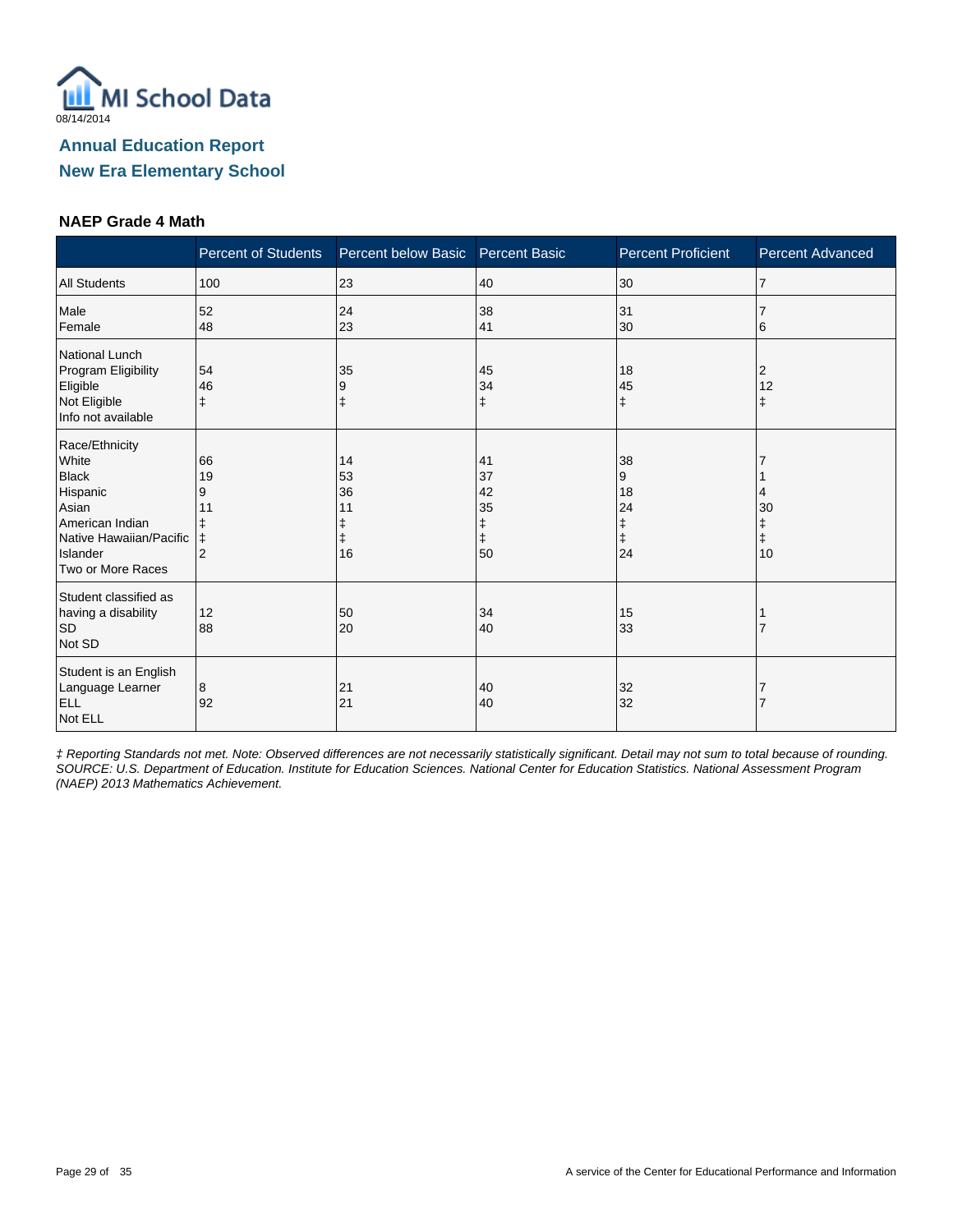

#### **NAEP Grade 8 Math**

|                                                                                                                                             | <b>Percent of Students</b>           | Percent below Basic       | <b>Percent Basic</b>                | <b>Percent Proficient</b>                           | <b>Percent Advanced</b> |
|---------------------------------------------------------------------------------------------------------------------------------------------|--------------------------------------|---------------------------|-------------------------------------|-----------------------------------------------------|-------------------------|
| <b>All Students</b>                                                                                                                         | 100                                  | 30                        | 40                                  | 23                                                  | $\overline{7}$          |
| Male<br>Female                                                                                                                              | 52<br>48                             | 31<br>28                  | 38<br>42                            | 23<br>24                                            | 8<br>6                  |
| National Lunch<br>Program Eligibility<br>Eligible<br>Not Eligible<br>Info not available                                                     | 46<br>54<br>$\Omega$                 | 46<br>16<br>0             | 38<br>42<br>0                       | 14<br>32<br>$\Omega$                                | 2<br>10<br>0            |
| Race/Ethnicity<br>White<br><b>Black</b><br>Hispanic<br>Asian<br>American Indian<br>Native Hawaiian/Pacific<br>Islander<br>Two or More Races | 72<br>16<br>6<br>3<br>$\overline{2}$ | 21<br>64<br>51<br>12<br>0 | 43<br>29<br>35<br>28<br>0<br>0<br>0 | 29<br>6<br>13<br>30<br>$\Omega$<br>0<br>$\mathbf 0$ | 30                      |
| Student classified as<br>having a disability<br><b>SD</b><br>Not SD                                                                         | 12<br>88                             | 50<br>20                  | 34<br>40                            | 14<br>33                                            | 2                       |
| Student is an English<br>Language Learner<br><b>ELL</b><br>Not ELL                                                                          | 3<br>97                              | 74<br>28                  | 24<br>41                            | 2<br>24                                             |                         |

‡ Reporting Standards not met. NOTE: Observed differences are not necessarily statistically significant. Detail may not sum to total because of rounding. SOURCE: U.S. Department of Education. Institute for Education Sciences. National Center for Education Statistics. National Assessment Program (NAEP) 2013 Mathematics Achievement.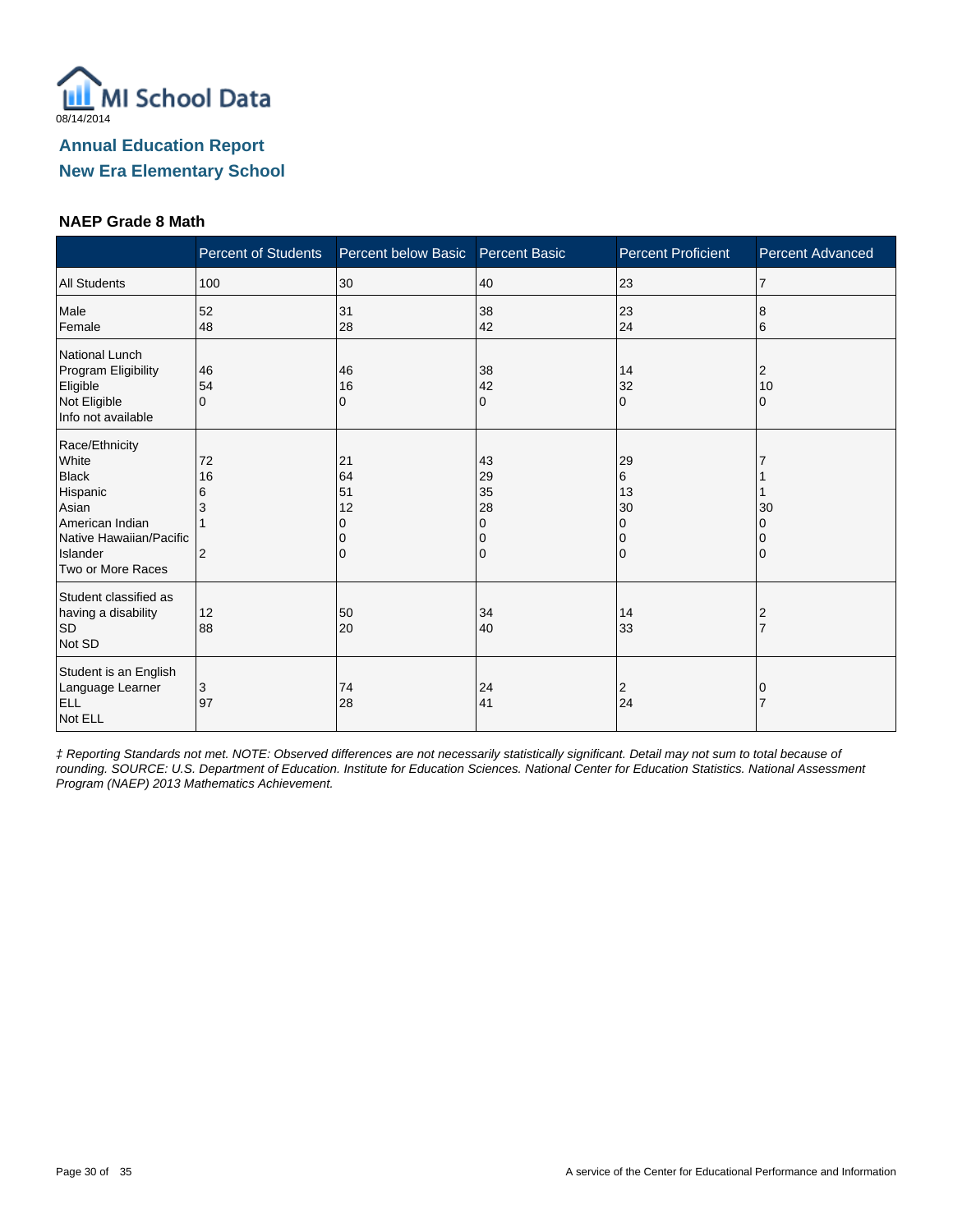

#### **NAEP Grade 12 Math**

|                                                                                                                                             | <b>Percent of Students</b> | Percent below Basic            | <b>Percent Basic</b>                | <b>Percent Proficient</b>                          | <b>Percent Advanced</b> |
|---------------------------------------------------------------------------------------------------------------------------------------------|----------------------------|--------------------------------|-------------------------------------|----------------------------------------------------|-------------------------|
| <b>All Students</b>                                                                                                                         | 100                        | 34                             | 41                                  | 23                                                 | 2                       |
| Male<br>Female                                                                                                                              | 51<br>49                   | 32<br>35                       | 41<br>42                            | 26<br>22                                           |                         |
| <b>National Lunch</b><br>Program Eligibility<br>Eligible<br>Not Eligible<br>Info not available                                              | 35<br>64<br>$\Omega$       | 54<br>22<br>$\mathbf 0$        | 37<br>44<br>0                       | 9<br>32<br>$\mathbf{0}$                            | 2<br>$\Omega$           |
| Race/Ethnicity<br>White<br><b>Black</b><br>Hispanic<br>Asian<br>American Indian<br>Native Hawaiian/Pacific<br>Islander<br>Two or More Races | 76<br>14<br>5<br>١n        | 26<br>68<br>58<br>26<br>O<br>0 | 42<br>27<br>33<br>32<br>0<br>0<br>0 | 30<br>5<br>9<br>35<br>$\Omega$<br>0<br>$\mathbf 0$ | ∩                       |
| Student classified as<br>having a disability<br><b>SD</b><br>Not SD                                                                         | 9<br>91                    | 78<br>30                       | 19<br>43                            | 3<br>25                                            | $\overline{2}$          |
| Student is an English<br>Language Learner<br><b>ELL</b><br>Not ELL                                                                          | 2<br>98                    | 0<br>33                        | 0<br>41                             | $\mathbf 0$<br>24                                  | 0<br>$\overline{2}$     |

‡ Reporting Standards not met. NOTE: Observed differences are not necessarily statistically significant. Detail may not sum to total because of rounding. SOURCE: U.S. Department of Education. Institute for Education Sciences. National Center for Education Statistics. National Assessment Program (NAEP) 2013 Mathematics Achievement.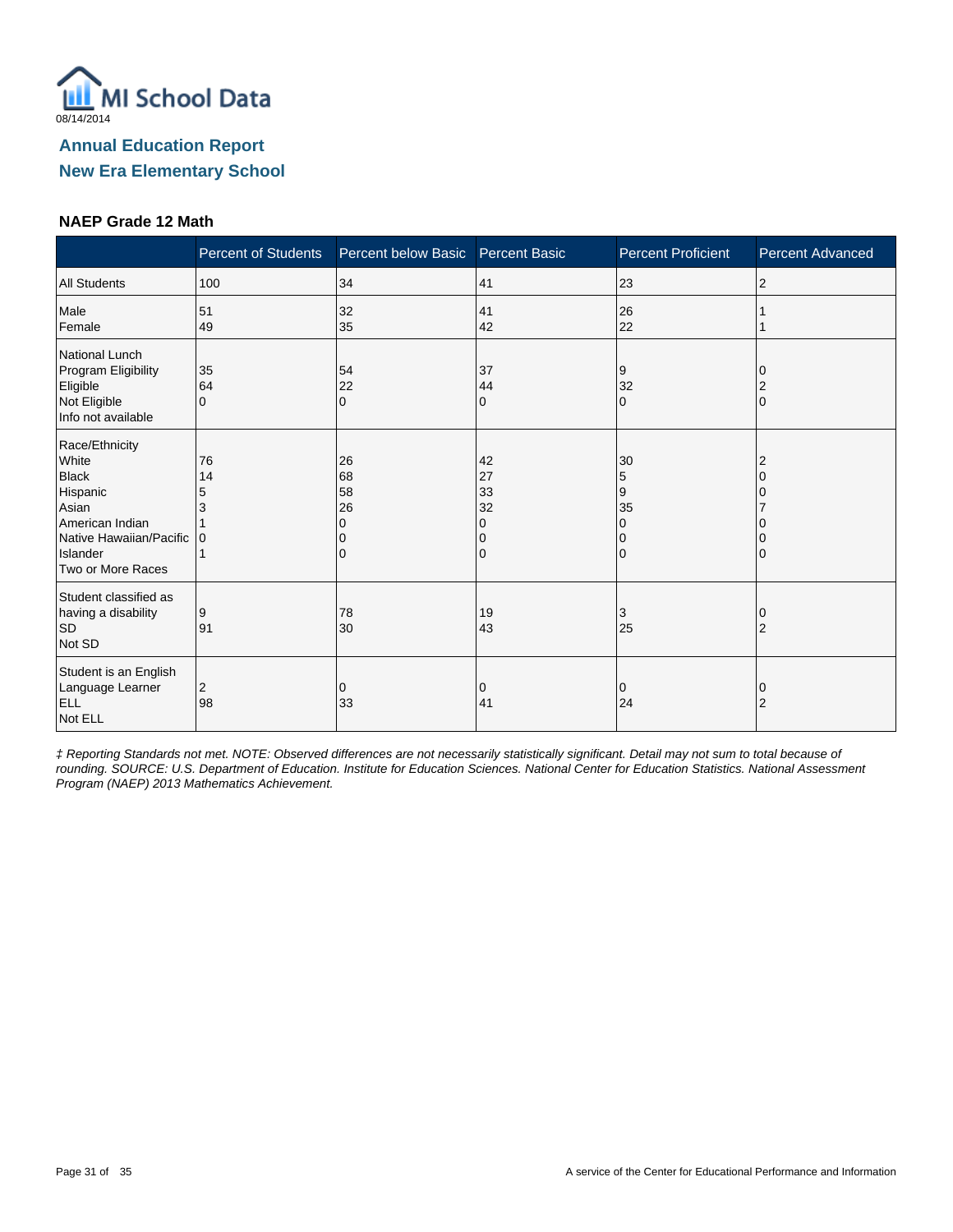

#### **NAEP Grade 4 Reading**

|                                                                                                                                             | <b>Percent of Students</b>          | Percent below Basic            | <b>Percent Basic</b>                | <b>Percent Proficient</b>                                   | <b>Percent Advanced</b> |
|---------------------------------------------------------------------------------------------------------------------------------------------|-------------------------------------|--------------------------------|-------------------------------------|-------------------------------------------------------------|-------------------------|
| <b>All Students</b>                                                                                                                         | 100                                 | 36                             | 33                                  | 25                                                          | 6                       |
| Male<br>Female                                                                                                                              | 50<br>50                            | 31<br>20                       | 37<br>37                            | 28<br>37                                                    | 4<br>6                  |
| National Lunch<br>Program Eligibility<br>Eligible<br>Not Eligible<br>Info not available                                                     | 35<br>64<br>$\Omega$                | 37<br>19<br>0                  | 39<br>36<br>0                       | 22<br>38<br>$\mathbf 0$                                     |                         |
| Race/Ethnicity<br>White<br><b>Black</b><br>Hispanic<br>Asian<br>American Indian<br>Native Hawaiian/Pacific<br>Islander<br>Two or More Races | 66<br>18<br>9<br>3<br>$\Omega$<br>0 | 28<br>61<br>47<br>23<br>O<br>0 | 35<br>27<br>32<br>32<br>0<br>0<br>0 | 29<br>11<br>18<br>32<br>$\Omega$<br>$\Omega$<br>$\mathbf 0$ | 8<br>3<br>13            |
| Student classified as<br>having a disability<br><b>SD</b><br>Not SD                                                                         | $\overline{7}$<br>93                | 66<br>23                       | 25<br>32                            | 9<br>34                                                     | O<br>5                  |
| Student is an English<br>Language Learner<br><b>ELL</b><br>Not ELL                                                                          | 2<br>98                             | 0<br>25                        | 0<br>37                             | 0<br>33                                                     | 0<br>5                  |

# Rounds to zero

‡ Reporting Standards not met. NOTE: Observed differences are not necessarily statistically significant. Detail may not sum to total because of rounding. SOURCE: U.S. Department of Education, Institute of Education Sciences, National Center for Education Statistics, National Assessment of Educational Progress (NAEP), 2013 Reading Assessment.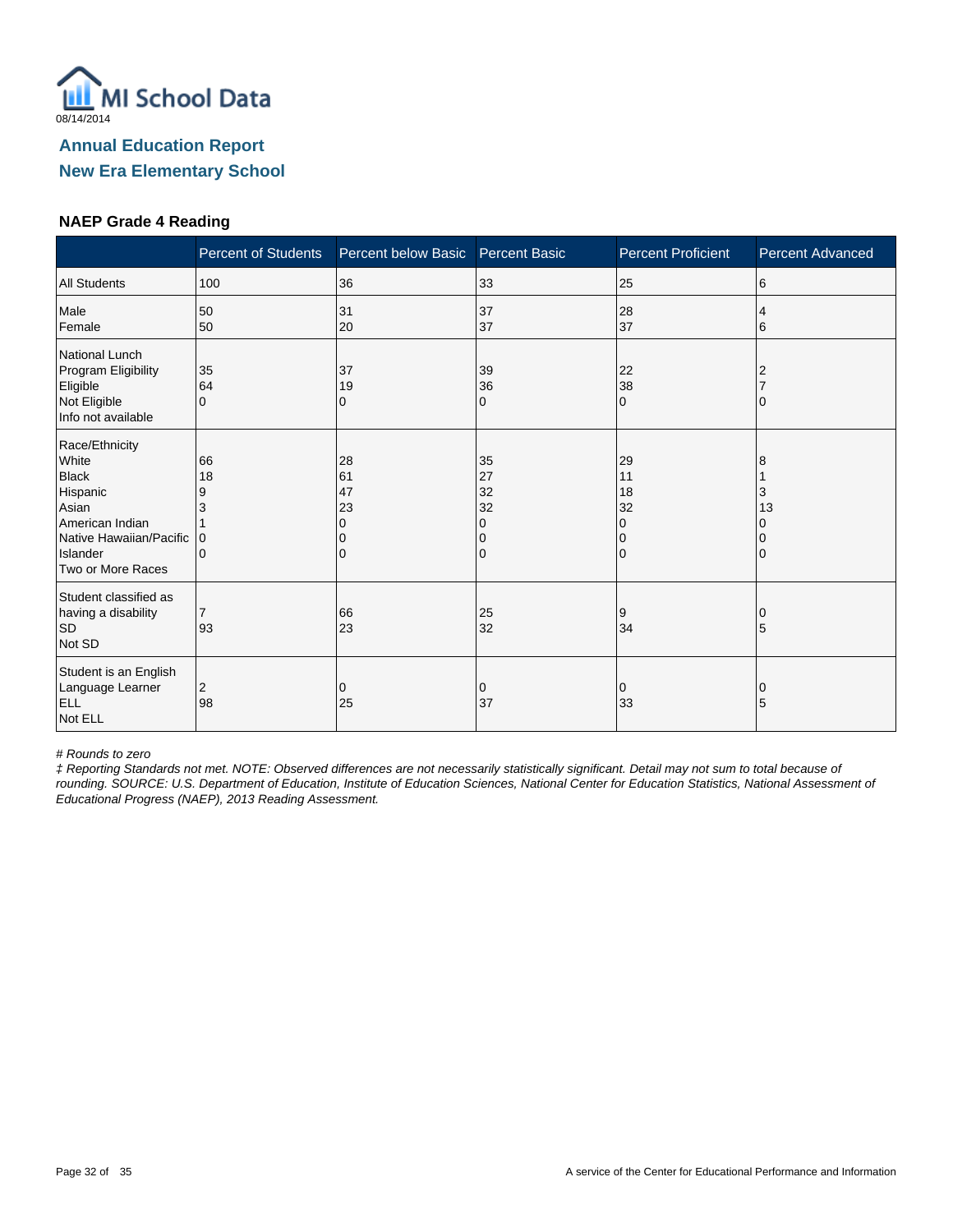

#### **NAEP Grade 8 Reading**

|                                                                                                                                             | <b>Percent of Students</b>          | Percent below Basic            | <b>Percent Basic</b>                | <b>Percent Proficient</b>                     | <b>Percent Advanced</b> |
|---------------------------------------------------------------------------------------------------------------------------------------------|-------------------------------------|--------------------------------|-------------------------------------|-----------------------------------------------|-------------------------|
| <b>All Students</b>                                                                                                                         | 100                                 | 23                             | 44                                  | 30                                            | 3                       |
| Male<br>Female                                                                                                                              | 52<br>48                            | 26<br>19                       | 47<br>42                            | 25<br>35                                      | 2<br>4                  |
| National Lunch<br>Program Eligibility<br>Eligible<br>Not Eligible<br>Info not available                                                     | 46<br>54<br>$\Omega$                | 34<br>13<br>0                  | 47<br>42<br>0                       | 18<br>40<br>$\Omega$                          | O                       |
| Race/Ethnicity<br>White<br><b>Black</b><br>Hispanic<br>Asian<br>American Indian<br>Native Hawaiian/Pacific<br>Islander<br>Two or More Races | 72<br>15<br>6<br>3<br>$\Omega$<br>2 | 17<br>46<br>31<br>17<br>O<br>0 | 46<br>42<br>47<br>30<br>0<br>0<br>0 | 34<br>11<br>20<br>39<br>0<br>0<br>$\mathbf 0$ | 3<br>2<br>14            |
| Student classified as<br>having a disability<br><b>SD</b><br>Not SD                                                                         | 10<br>90                            | 59<br>19                       | 34<br>45                            | $\overline{7}$<br>33                          | 3                       |
| Student is an English<br>Language Learner<br><b>ELL</b><br>Not ELL                                                                          | 8<br>92                             | 61<br>34                       | 30<br>34                            | 8<br>25                                       |                         |

# Rounds to zero

‡ Reporting Standards not met. NOTE: Observed differences are not necessarily statistically significant. Detail may not sum to total because of rounding. SOURCE: U.S. Department of Education, Institute of Education Sciences, National Center for Education Statistics, National Assessment of Educational Progress (NAEP), 2013 Reading Assessment.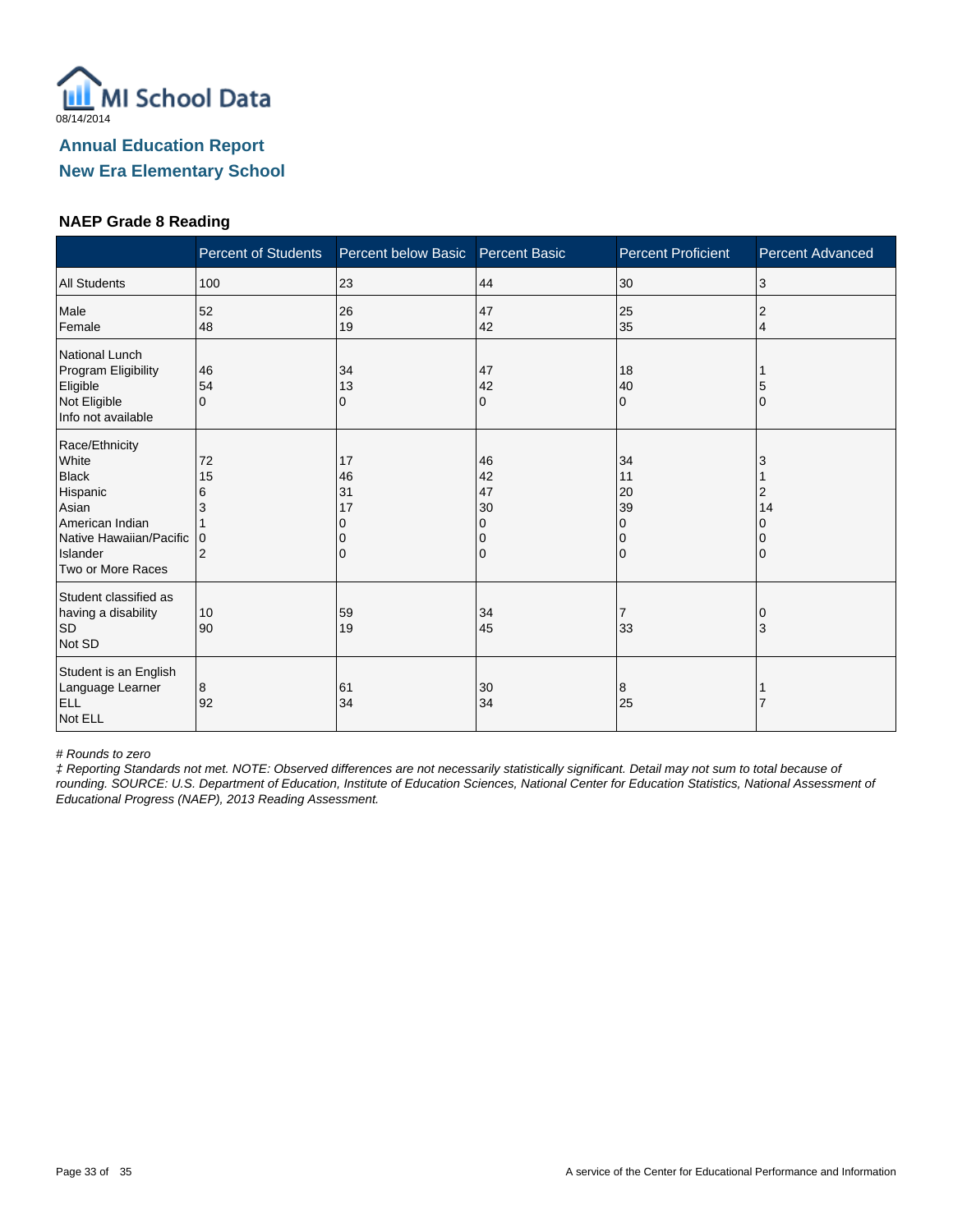

#### **NAEP Grade 12 Reading**

|                                                                                                                                             | <b>Percent of Students</b>          | Percent below Basic            | <b>Percent Basic</b>                | <b>Percent Proficient</b>                         | <b>Percent Advanced</b> |
|---------------------------------------------------------------------------------------------------------------------------------------------|-------------------------------------|--------------------------------|-------------------------------------|---------------------------------------------------|-------------------------|
| <b>All Students</b>                                                                                                                         | 100                                 | 26                             | 5                                   | 27                                                | 5                       |
| Male<br>Female                                                                                                                              | 50<br>50                            | 31<br>20                       | 37<br>37                            | 28<br>37                                          | 4<br>6                  |
| National Lunch<br>Program Eligibility<br>Eligible<br>Not Eligible<br>Info not available                                                     | 35<br>64                            | 37<br>19<br>0                  | 39<br>36<br>0                       | 22<br>38<br>$\mathbf 0$                           |                         |
| Race/Ethnicity<br>White<br><b>Black</b><br>Hispanic<br>Asian<br>American Indian<br>Native Hawaiian/Pacific<br>Islander<br>Two or More Races | 76<br>14<br>5<br>3<br>0<br>$\Omega$ | 20<br>52<br>34<br>21<br>0<br>0 | 38<br>36<br>44<br>26<br>0<br>0<br>0 | 36<br>12<br>21<br>41<br>$\Omega$<br>0<br>$\Omega$ | 6<br>12                 |
| Student classified as<br>having a disability<br><b>SD</b><br>Not SD                                                                         | 7<br>93                             | 66<br>23                       | 25<br>38                            | 8<br>34                                           | 5                       |
| Student is an English<br>Language Learner<br><b>ELL</b><br>Not ELL                                                                          | $\overline{c}$<br>98                | 0<br>25                        | 0<br>37                             | 0<br>33                                           | 5                       |

# Rounds to zero

‡ Reporting Standards not met. NOTE: Observed differences are not necessarily statistically significant. Detail may not sum to total because of rounding. SOURCE: U.S. Department of Education, Institute of Education Sciences, National Center for Education Statistics, National Assessment of Educational Progress (NAEP), 2013 Reading Assessment.